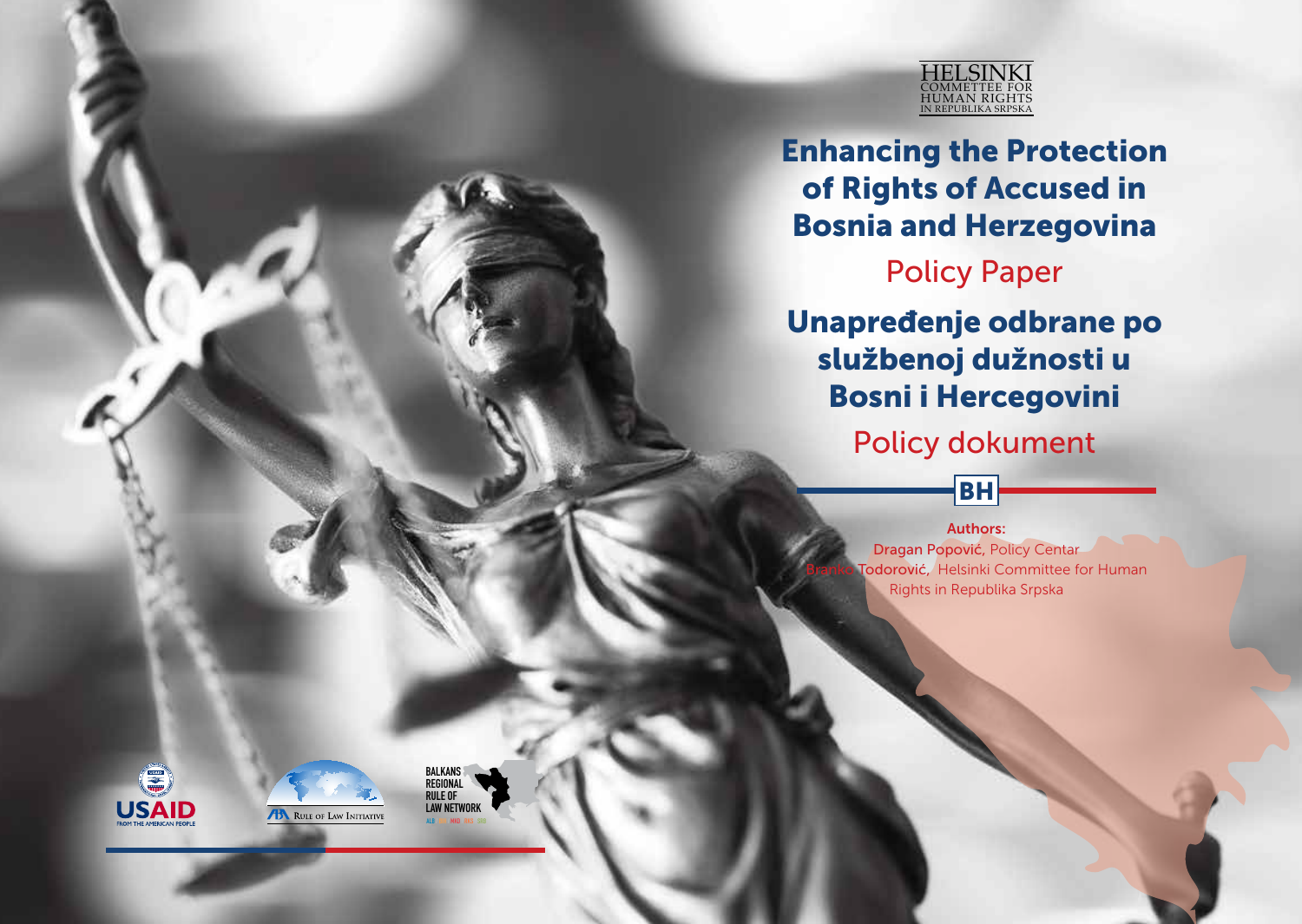





# Enhancing the protection of rights of accused in Bosnia and Herzegovina Policy Paper

# Unapređenje odbrane po službenoj dužnosti u Bosni i Hercegovini

Policy dokument



July/jul 2016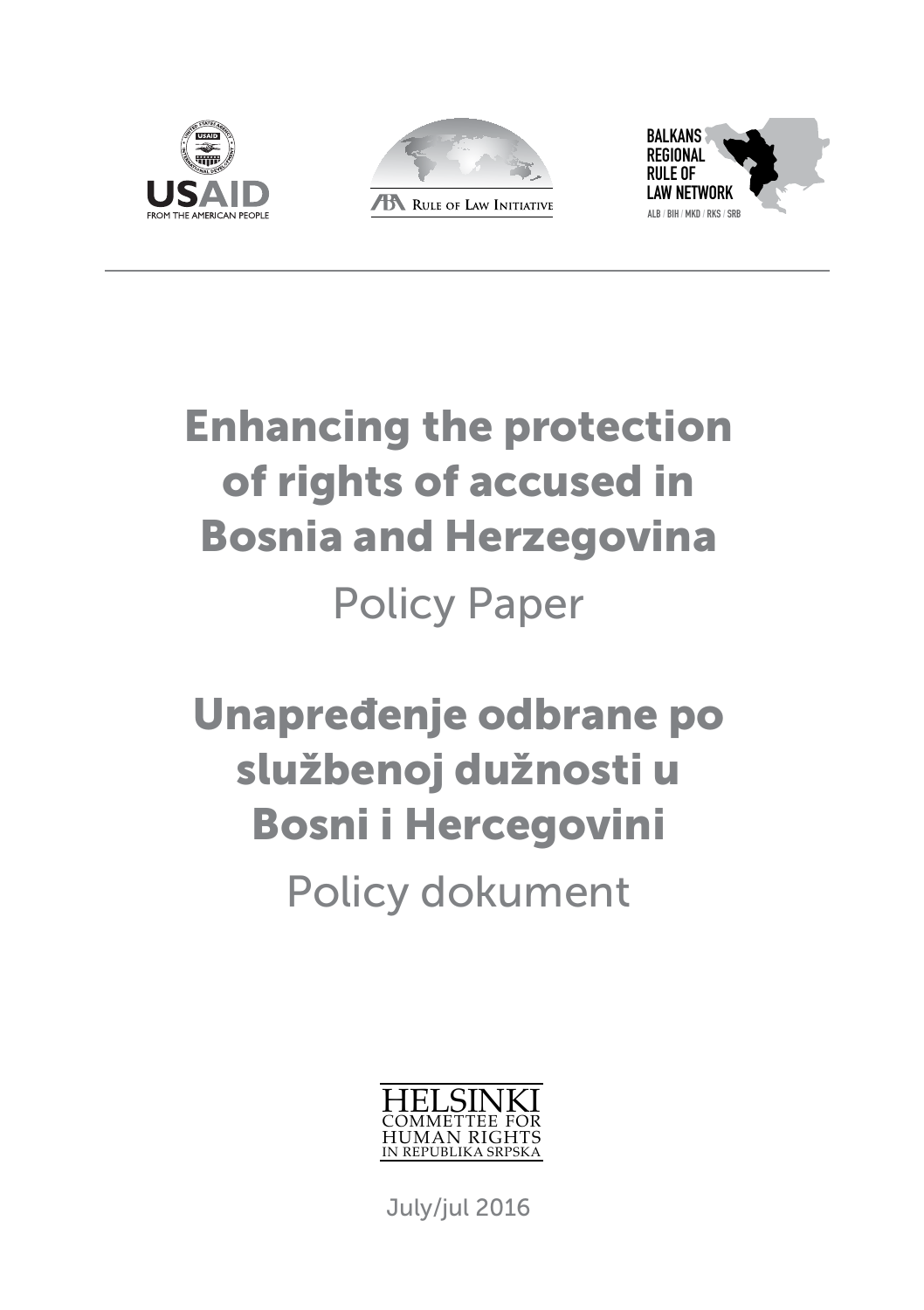Helsinki Committee for Human Rights in Republika Srpska in partnership with The Network of the Committees for Human Rights in Serbia, Helsinki Committee for Human Rights of the Republic of Macedonia and Tirana Legal Aid Society implementing the project **"Enhancing the protection of rights of accused**". The project will primarily target attorneys-at-law who appear as ex officio defenders of accused before courts, as well as civil society organizations from all five countries that are active in the field of judicial reforms and rule of law. In addition to the above partners, take part in the project are **Policy Center of Serbia** and the **law** office Tojic as a representative of the Chamber of Attorneys RS. The overall goal of the project is to contribute to the enhancement of the system of legal protection of accused in Bosnia and Herzegovina, Serbia, Macedonia, Kosovo, and Albania through a transparent system of appointment, payment and competence ensuring of ex officio legal defense lawyers. The project is financed from USAID through the Balkan Regional Rule of Law Network Program implemented by American Bar Association Rule of Law Initiative for a period of 12 months.

#### Publisher:

Helsinki Committee for Human Rights in Republika Srpska Phone: +387 55 419 274 Fax: +387 55 210 851

Email: helcomm@teol.net

Web: www.helcommrs.org

#### For the publisher:

Branko Todorović, Executive Director

#### Editors:

Tamara Zrnović, Helsinki Committee for Human Rights in Republika Srpska Aleksandra Letić, Helsinki Committee for Human Rights in Republika Srpska

#### Authors:

Dragan Popović, Policy Centar

#### Proofreading:

Aleksandra Letić, Helsinki Committee for Human Rights in Republika Srpska

Design: Ilvana Hamalukić



## Table of contents - Policy paper for Bosnia and Herzegovina

## Sadržaj - Policy dokument za BiH

The Research on the effectiveness of the legal protection system of the accused in Albania, Bosnia and Herzegovina, Kosovo, Macedonia and Serbia was conducted by the Helsinki Committee for Human Rights in Republika Srpska and partner organizations in the region in the period of September 2015 - January 2016. This research was realized within the project: **Enhancing the protection of** the rights of the accused in Albania, Bosnia and Herzegovina, Kosovo, Macedonia and Serbia which aim is to contribute to reinforcing the system of legal protection of the accused in five countries in the region. Implementation of the project is financially supported by the American Agency for International Development (USAID) through the project: Balkans regional rule of law network (BRRLN).

> THE OVERALL RESEARCH IS AVAILABLE ON CD on page 39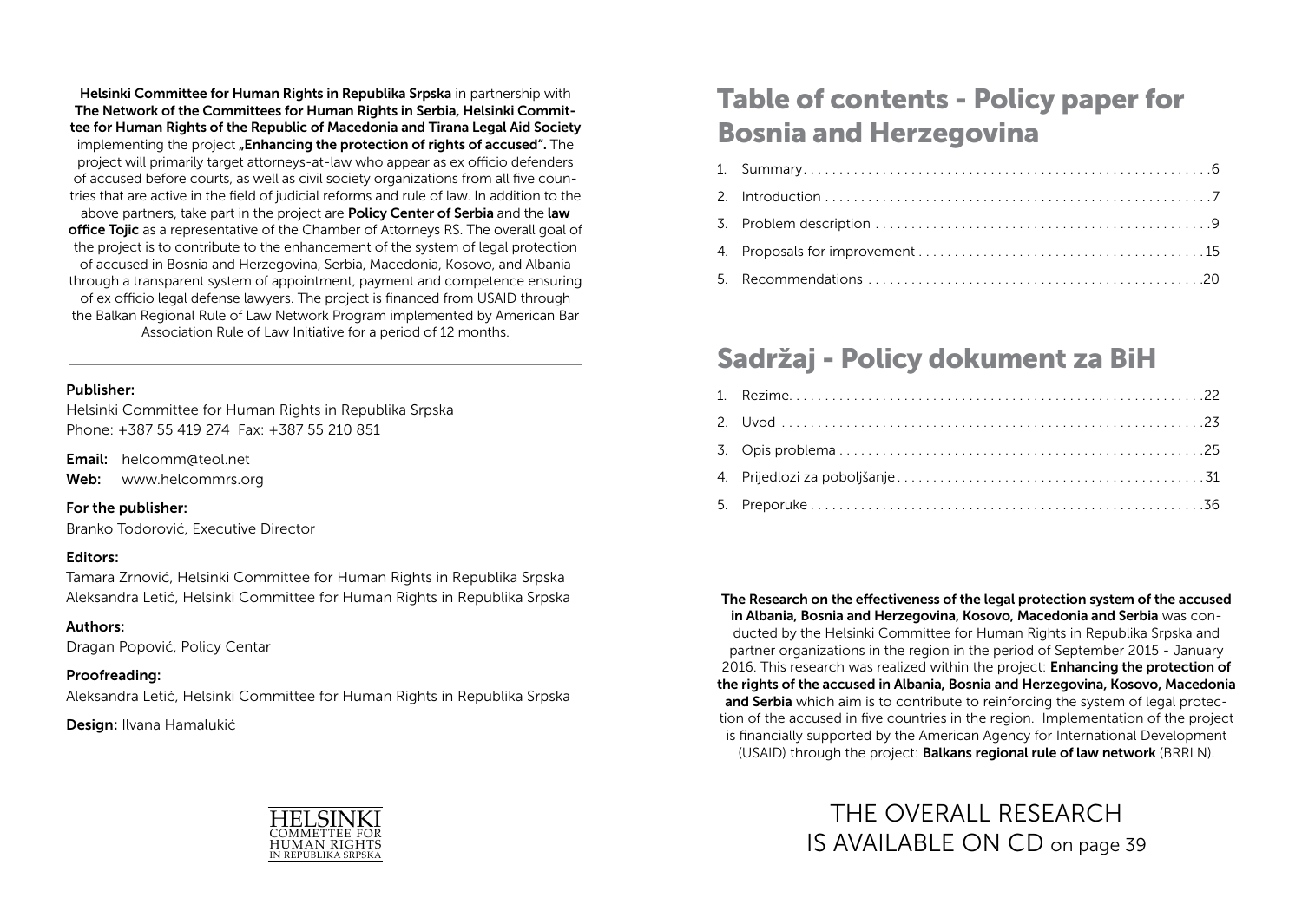## Enhancing the protection of rights of the accused in Bosnia and Herzegovina

Policy Paper

## 1. Summary

This Policy Paper has the intention to offer the best possible solution for the reform of ex-officio defence system in Bosnia and Herzegovina. All the facts and evidence base is taken from the document *Comparative analysis on the criminal defence advocacy in Albania, Bosnia and Herzegovina, Kosovo, Macedonia and Serbia,* which was created by the Balkans Regional Rule of Law Network (BRRLN) in February 2014.

The policy recommendations from the document refer to several key topics identified by the stakeholders in all five countries which were subject of the research. These topics are: appointment of ex-officio lawyers, payment to ex-officio lawyers and competences of ex-officio lawyers. Each of these topics is crucial for the reform of the entire system as well as for ensuring protection for people who are accused and need legal assistance. The Paper proposes solutions that are formulated based on the feedback received from the broad consultation process conducted by the Helsinki Committee for Human Rights in the Republika Srpska in Bosnia and Herzegovina.

The proposed solutions require certain legislative changes, but far more changes in the existing practice of the ex-officio defence system in BH. The Paper also proposes deeper involvement of the Bar Associations from all parts of BH in decentralizing the ex officio defence system and in securing expertise and efficiency in protecting human rights of people who are before courts.

6 ENHANCING THE PROTECTION OF RIGHTS OF THE ACCUSED ENHANCING THE PROTECTION OF RIGHTS OF THE ACCUSED EN T in Bosnia and Herzegovina ENHANCING THE PROTECTION OF RIGHTS OF THE ACCUSED ENHANCING THE PROTECTION OF RIGHTS OF THE ACCUSED EN

## 2. Introduction

The research on the effectiveness of the legal protection system of the accused in five countries in the region was conducted within the project "Enhancing the protection of the rights of the accused in Albania, Bosnia and Herzegovina, Kosovo, Macedonia and Serbia". This project has been implemented by the Helsinki Committee for Human Rights in Republika Srpska in cooperation with partner organizations in the respective countries with the aim to contribute to reinforcing the system of legal protection of the accused in five countries in the region. The starting point for the realization of this research is the document *Comparative Analysis on the Criminal Defence Advocacy in Albania, Bosnia and Herzegovina, Kosovo, Macedonia and Serbia,* which was conducted in February 2014 within the program "Balkans Regional Rule of Law Network (BRRLN)". The pursuance of the analysis was used to determine how the establishing of a regional network of defence lawyers can contribute to the establishment of a strong, independent and effective advocacy in criminal defence. The evidence base for this Paper was this Comparative analysis.

The results of the performed comparative analysis on the criminal defence advocacy in five countries in the region and the work of members of the expert work groups that discussed problems in the functioning of the criminal defence, showed that all five countries in the region are facing serious challenges to ensure the quality of access to justice for all citizens. In accordance with the recommendations of the aforementioned analysis, it is necessary to identify the most important issues affecting the establishment and functioning of a transparent system of ex-officio defence. This is particularly needed in the areas of appointment of ex-officio lawyers, payment of fees to lawyers engaged, ensuring competences of appointed lawyers that are needed for providing effective defenceto accused persons as well as exploring possibilities for setting up alternative models in ex-officio defense.

In accordance with criminal law provisions in Albania, Bosnia and Herzegovina, Kosovo, Macedonia and Serbia, free legal assistance is provided to all persons that are accused for certain crimes and who are not able to pay for a lawyer. However, the experience so far has shown that all five countries are facing problems of implementing the law in practice and ensuring adequate access to justice for all citizens. The most significant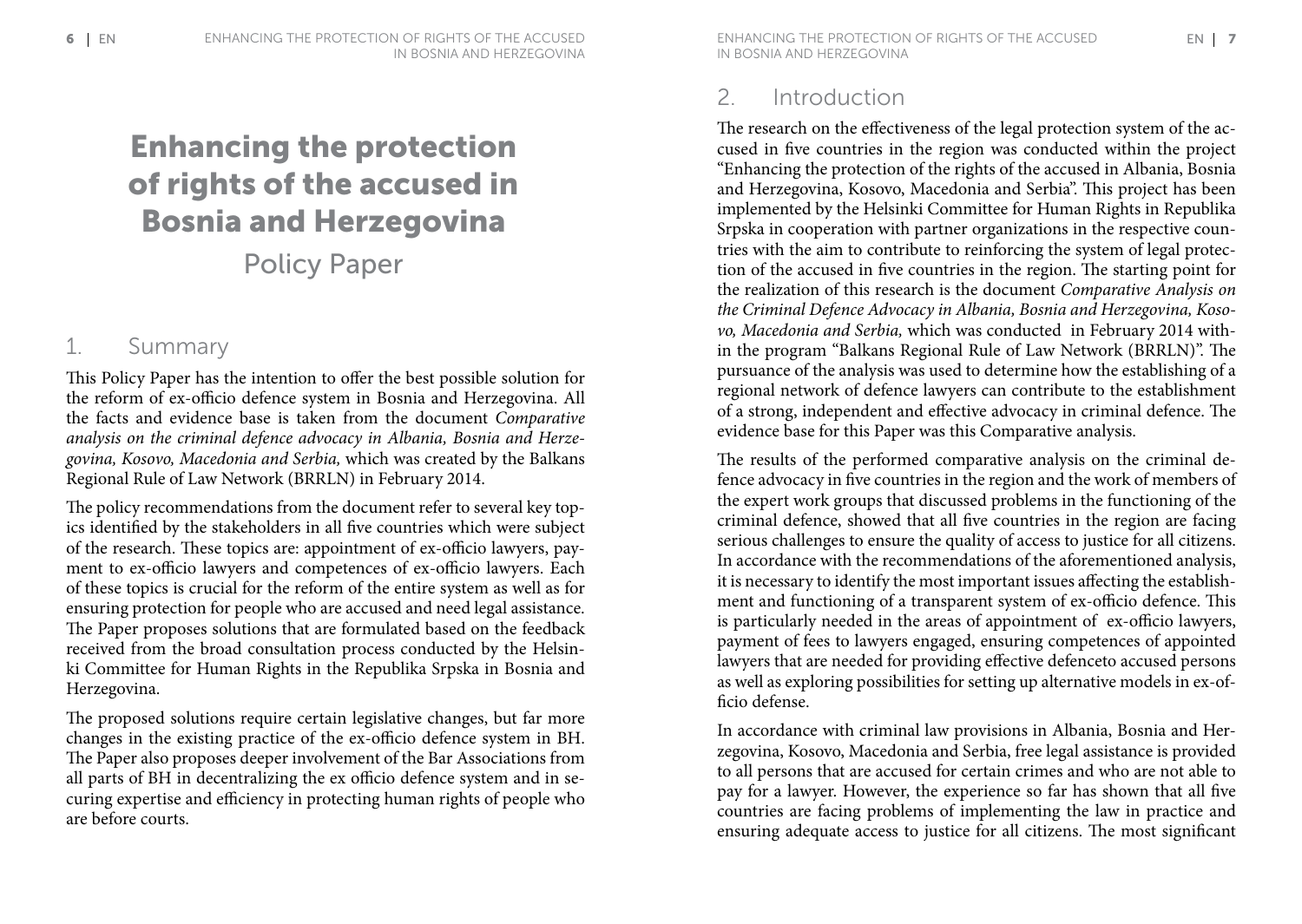problems in providing adequate ex-officio defence for the accused are mostly reflected in the lack of transparency in the appointment of ex-officio lawyers, inadequate compensation for the appointed lawyers, as well as in their insufficient competence in providing defence for the suspect/ defendant.

The subject of the research is to assess the existing legislation and practice in providing ex-officio defence in Albania, Bosnia and Herzegovina, Kosovo, Macedonia and Serbia, with reference to existing international standards and practices in this area. Thus, the focus of the research will be on the appointment, payment and competencies of lawyers, who provide ex-officio defence for the suspect/defendant. Bearing in mind that members of minority/vulnerable groups often face problems in exercising their right and to receive adequate legal representation in criminal cases, a special segment of the research will be devoted to these issues.

The aim of the research is to identify the most significant obstacles and challenges to the establishment of a transparent and efficient system of ex-officio defence in accordance with the national and international standards in all five countries and to define recommendations for improving the existing ex-officio defence system in the region in order to improve the quality of legal representation of the suspect/defendant. The basic premise is that the reforms implemented in the field of criminal legislation in all five countries have not achieved the expected results as well as that there are problems in the functioning of ex-officio defence system that significantly harm its efficiency and affects negatively the effective defence of suspect/defendant in criminal proceedings.

Bosnia and Herzegovina, among other countries, accepted the obligation to adjust its legal system with the standards of the Council of Europe and with the EU. The judicial reform in BH started in 2003. Although a number of significant reforms have been conducted, inter alia, in the field of the Criminal procedural law, reports of relevant institutions/organizations indicate that the criminal procedural law system is still not entirely functional and it does not fully ensure adequate protection and assistance to all persons that need legal protection throughout the entire criminal proceeding.

The relationship between the lawyers and their clients is regulated by inter alia the Codes of Ethics of Bar Associations and by the Law on Advocacy. According to these documents and international standards in this field, lawyers are obliged to provide effective legal assistance for the suspect/ defendant who cannot pay for services. When it comes to fulfilment of these obligations in practice, lawyers in BH have been faced with diverse problems. There is no transparent mechanism by which ex-officio lawyers are appointed and paid. Further, their fees are usually not paid on time. Lawyers believe that the appointment, payment and competence development of ex-officio lawyers needs to be enhanced as it is burdened by the lack of transparency, corruption and inequality which harms the profession of lawyers, but far more important it harms the rights of the suspect/ defendant to be properly legally represented and protected. Despite the fact that there are some organizations providing free legal aid it is much more often in civil then criminal cases. Further, there is still a significant level of misunderstanding between lawyers and CSOs that provide free legal assistance in the country.

## 3. Problem description

*Appointment of ex-officio lawyers:* Although large amounts of money have been allocated for funding ex-officio defence in BH in recent years, the data available from practice indicate that only few favoured lawyers, for whom it is often claimed that they obtain the cases on the basis of personal contacts, have the greatest benefit from providing ex-officio defence. The existing BH legislation does not guarantee a fair distribution of ex-officio defence and it often happens in practice that only few lawyers appear as ex officio defence lawyers. At the same time, there are prominent lawyers with many years of professional experience in the field of criminal law, who have never been appointed as ex-officio defence attorneys. Also, it happened in practice that, even though lawyers are invited by an official body to work as ex-officio attorneys, it is usually emphasized that they have to come to the court immediately, which in most cases is not manageable (due to, for example, geographical distance, the fact they are currently outside the state or have already scheduled trials).

The Criminal procedural codes in Bosnia and Herzegovina stipulate that under certain legally defined circumstances, the suspects/accused must be introduced to a list of ex officio defence lawyers if they can't protect themselves or can't hire a lawyer. This has to take place during the suspect/ accused first court appearance, during the discussion whether the sus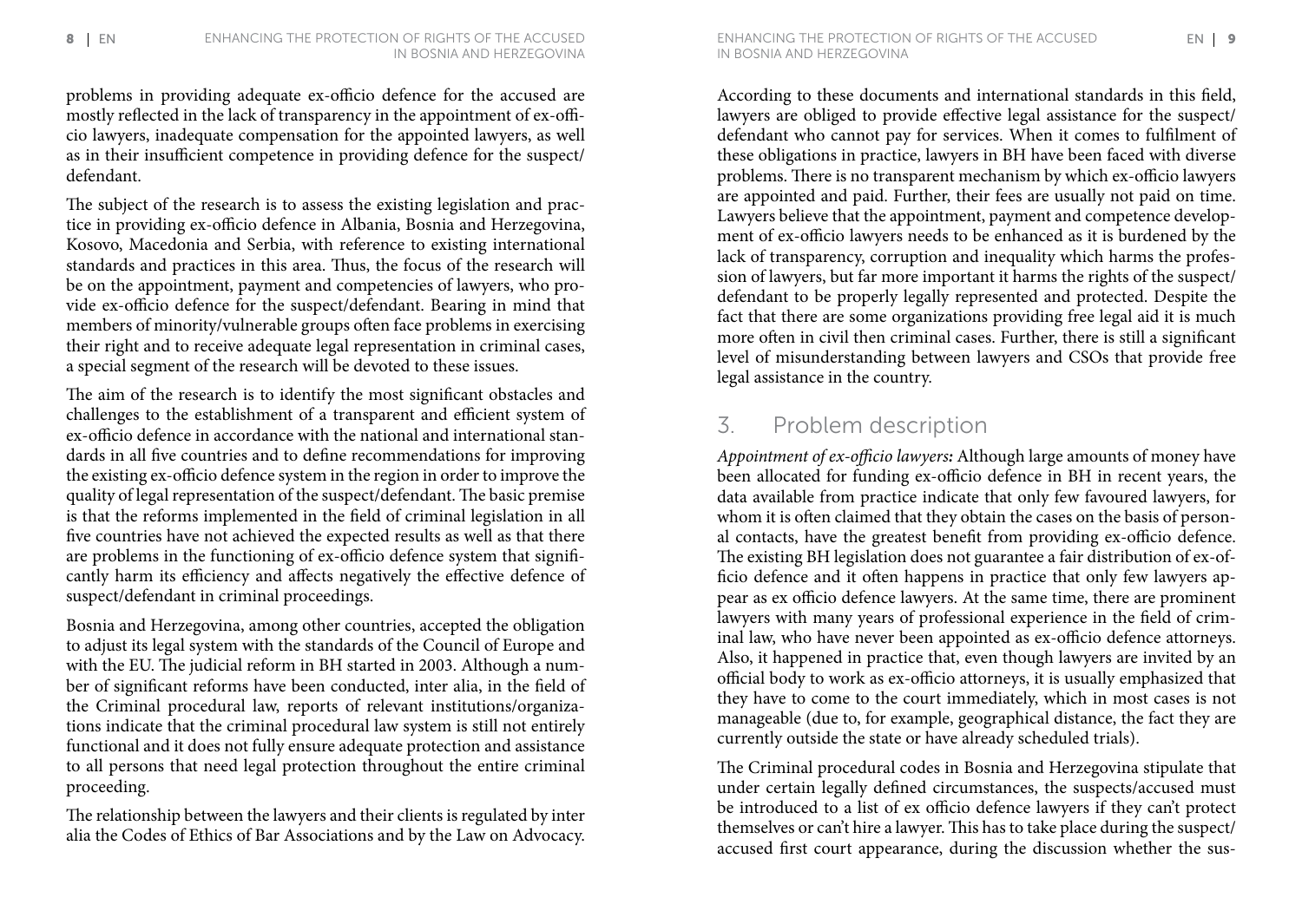pect/accused will be kept in custody and at the moment when the suspect/ accused receives the indictment. The suspects/accused must be given the chance to independently choose a defence attorney who will represent them. Although judicial employees are prohibited from suggesting or influencing the suspects/accused in any way in the choice of the ex-officio defence attorney, in practice it happened that some of the suspects/accused have not had the opportunity to independently choose their defence attorney; they were assigned a defence attorney without their knowledge or the court did not accept their choice of ex-officio legal representative.

Also, it happened in practice that certain officials "suggest" or "promote" certain lawyers to suspects and the suspected individuals often appear before the court with the already pre-selected name of the defence attorney even before he/she was offered the official list. In these cases, it is obvious that the choice of an ex officio lawyer has been suggested to suspects/accused, but these assertions are very difficult to prove. Court transcripts from interrogations often do not contain enough information on the choice of a lawyer. They mainly state two information related to the issue, one is that the suspect/accused was presented with the list of ex-officio defence attorneys and the other that the suspect/accused has chosen ex officio defence by stating the name of the legal representative. As the suspect/accused does not need to confirm the accuracy of these statements by his/her signature, it cannot be argued that his/her right to independently choose ex-officio attorney has been fully respected.

The experience from the current practice shows different examples of irregularities in the appointment of ex-officio attorneys conducted by various official bodies. It has been often stated that the legal provision, which allows the suspect to choose a defence attorney, is actually one of the problems. However, the practice indicates that in fact there is no real possibility for the suspect to choose a lawyer. Situations, in which excellent lawyers have very few or no ex-officio defence cases, indicate that this is not the result of the suspect's/accused independent will but rather a mix of different influences - the influence of the police officers, the prosecutor, the court or of the court police.

All these statements show that there is a justification for perceiving corruption in the process of appointing ex-officio defence lawyers, what harms all those lawyers who perform their job professionally, conscientiously and correctly. However, in this case the court cannot influence the

situation when a suspect/accused appears at the hearing, at which it is being decided on the choice of an ex-officio defence attorney, with the already pre-selected name of defence attorney whom he/she wants to hire. The court must respect the provisions of the Criminal Procedural Code, where the suspect is given freedom of choice of a defence attorney, although in some cases there are indications that this right is abused. Also, in practice there have been cases in which the suspect/accused would hire a lawyer on his/her own, and then, after two or three actions taken by the lawyer, the suspect/accused would declare that he/she does not have money to pay the lawyer. So, the court assigns the same lawyer as an ex-officio defence.

Until 2009 the Criminal Procedural Code of Bosnia and Herzegovina allowed the court chamber to choose an ex-officio defence attorney for the suspect/accused when the suspect/accused refuses to do so. After amendments to the Law, in cases when the suspect/accused refuses to choose an ex officio defence attorney, the attorney will be appointed following the order given in the list of lawyers. Although this amendment to the Law should have allowed equal chances to all lawyers, in practice it still occurs that only few lawyers are appointed again. According to existing legal provisions, one of the arising problems is the possibility that the suspect/accused can have more engaged lawyers while there is a limit when it comes to the ex-officio defence - one suspect, one defence attorney. Thus it happens in practice that there are cases in which there are up to ten suspect/accused, where the defence attorney is paid for each of them, which unnecessarily creates enormous costs.

Although a large number of lawyers appear on the lists of attorneys, in general only a small group of lawyers are known for their ex officio representation in criminal trials and they are the most frequently selected ones by suspects/accused of poor economic possibilities. The lawyers who are frequently selected for ex officio representation take over many cases and thus have an income substantially above the average for a lawyer in BH. Legal representation in hundreds of cases by only one lawyers raises justified doubts on the quality of defence that is offered to defendants.

*Payment to ex-officio lawyers:* A lawyer is entitled to receive payment for his/her work according to the tariff which is established by the Bar Association in cooperation with the Ministry of Justice. The amount of reward for the work of lawyers is based on the type of procedure, the action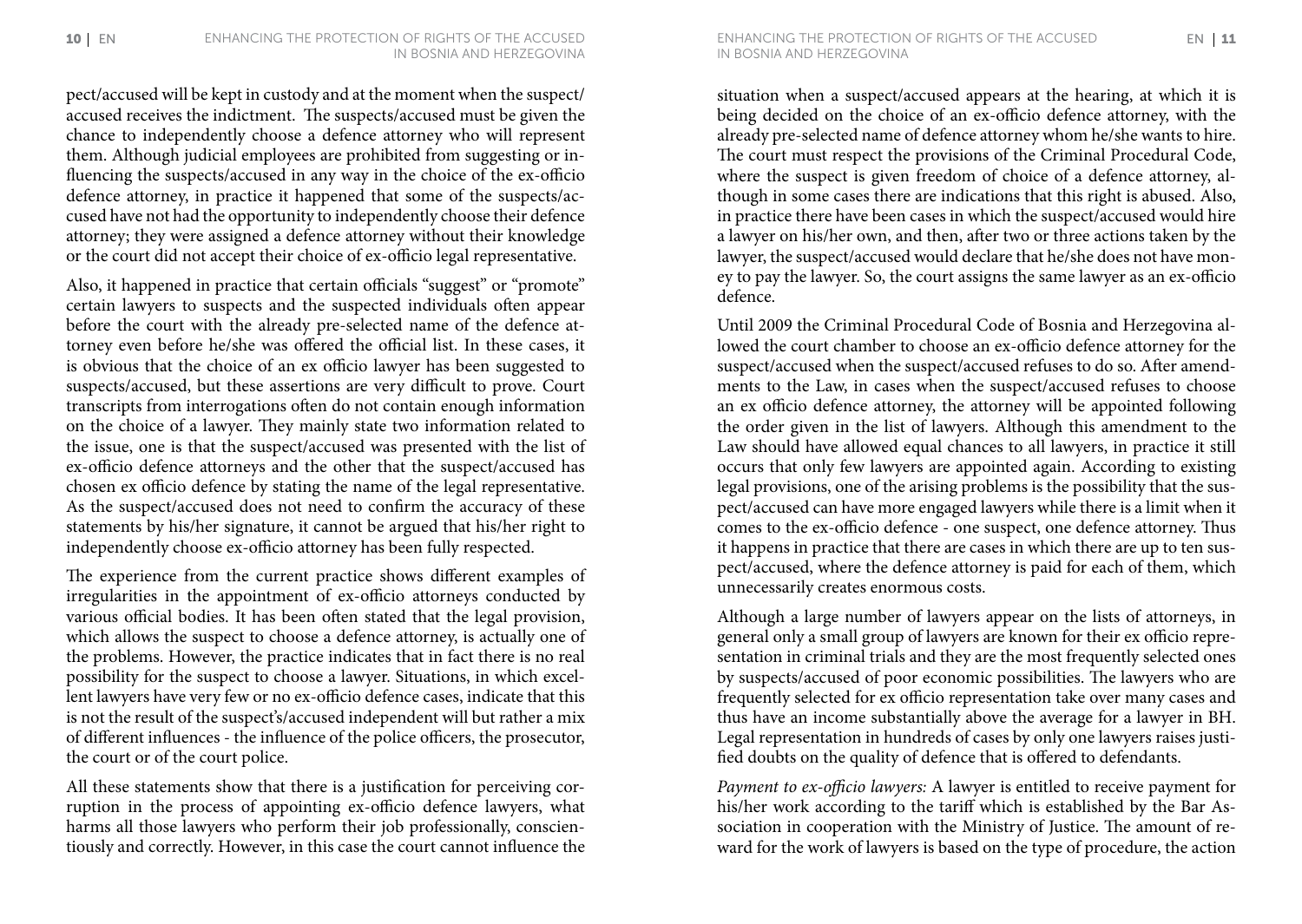taken, the value of litigation or the prescribed penalty, as well as other parameters established by the tariff. Decisions on court expenses made by the court and other authorities determine the amount of compensation for legal assistance performed by a lawyer, according to the tariff which was in force at the time of providing legal aid. After the completion of a judicial proceeding, a lawyer compiles the amount of expenses for his/her work, which is approved by the relevant court before the payment is done. However, in practice lawyers are waiting to receive payments up to several years due to insufficient budget funds.

Following the practice of some countries in the region, the Law on Advocacy of Republika Srpska foresees that the amount for paying defence lawyers will be determined by the RS Government and in accordance with the proposal of the Minister of Justice. Further, it is foreseen that the Government approves amendments to the Law on the amount of fees and payments of ex-officio lawyers by respecting the deadline of 60 days after the Law has came into force. But these amendments have not been made public, yet. It has been stated that one of the reasons for the delay of publication of the amendments lies in the fact that the costs for ex-officio defence are paid from the entity budget and that the RS Government wants to keep a certain influence on the determination of he amounts as it has in all other cases where the funds are paid from the budget. Further, it has been stated that the ex-officio defence lawyers have certain benefits compared to the lawyers who have not been appointed based on these grounds.

Ex-officio lawyers' fees in Bosnia and Herzegovina are paid in accordance with the Decision of the Court of BH as well as the tariffs determined by the relevant Bar Associations. Therefore, ex-officio defence lawyers charge their services in accordance with the existing tariffs for criminal proceedings (100%), what represents significant expenses for budgets on all levels in Bosnia and Herzegovina. In accordance with this, BH is an exception compared to other countries of the region, where the fees for defence lawyers are mostly paid in the amount of about 50% of the tariffs established by the Bar Association. Most of the contacted lawyers agree that the existing tariffs for ex-officio defence lawyers are high and put a significant burden on the budgets. They agree that the payments should be adjusted to the economic situation in the country. Further, ex-officio defence seems to be attractive to some lawyers as it offers them the possibility for profit that is mostly beyond the average income in the country. In spite of different initiatives for decreasing the existing tariffs, started even by lawyers, significant steps in this regard have not been made so far.

The lack of funds in the budgets is one of the main reasons stated for delays of payments to ex-officio defence lawyers. Besides that, some lawyers stated that there is a possibility that some costs will never be paid due to obsolescence of financial claims. However, lawyers are obliged to pay taxes to the state regardless of the delay of payments for conducted ex-officio defence.

The delays of payments of ex-officio defence to engaged lawyers might influence the quality of defence and thus the rights of the suspect/accused to a fair trial and legal representation. Experiences from the practice show that ex-officio defence lawyers that represent the accused in front of cantonal and district courts waited for the refund of their costs for several years and use their own funds to pay the defence. Tariffs for lawyers in the Court of BH are significantly lower in comparison to other courts, although this institution deals with the most serious crimes. However, the compensation for the work of a lawyer before the Court of BH are regular and that is one of the main reasons why certain lawyers more often have accepted the cases before this court. Information received from lawyers show that this tariff is acceptable mostly for colleagues who live in and around Sarajevo, where the seat of the Court of BH is as the trials last shorter, the tariff is significantly lower in comparison to other courts, the presence at hearings is only paid once, what affects the abilities of lawyers who come from other places of BH to participate in the trials.

*Competences of the ex-officio lawyers:* In accordance with the existing laws, lawyers are obliged to constantly participate in professional trainings and obtain new knowledge and skills that are needed for professional, independent, efficient and ethical conduction of their advocacy work and that are in line with the programs for professional trainings of the Bar Association. The Bar Associations in the Republika Srpska and Federation of BH are primary responsible for the professional training and development of the lawyers. Regarding this issue, FBiH Bar Association organizes training sessions for lawyers, but primarily encourages them to attend seminars organized by relevant institutions on changes in law, including the seminar on criminal law organized by the Court of BH. The RS Bar Association organizes discussions on legal issues at its annual conference.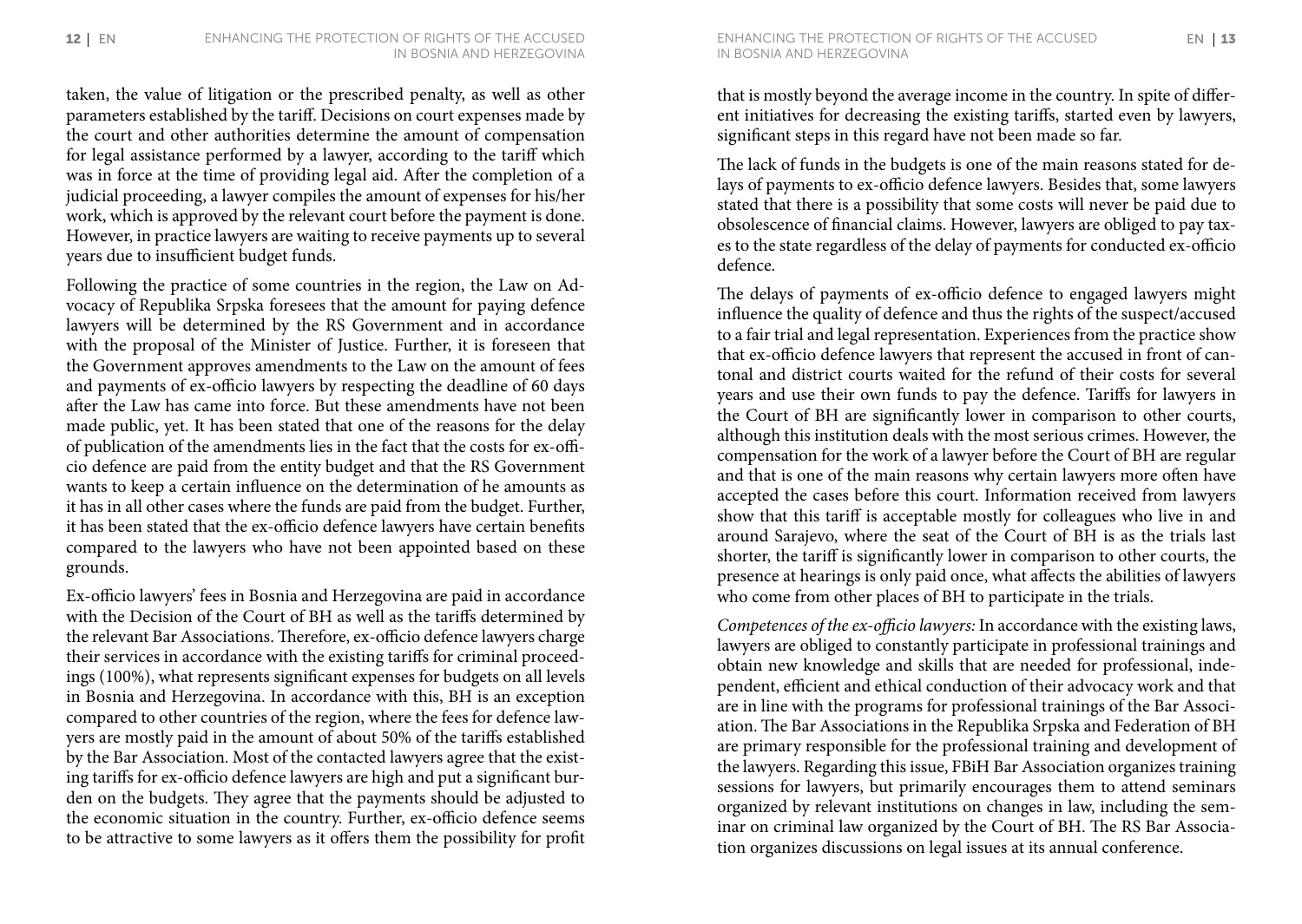The list of lawyers who are authorized to represent the suspect/accused before the Court of BH is established and updated by the Criminal Defence Section (OKO) on a monthly basis. In order to ensure the highest standards of representation of the suspect/accused, the Court of BH requires lawyers to demonstrate their knowledge of relevant law before they are included on the list or they are allowed to appear before this Court. The applicant for the list must be member of the Bar Associations in the RS or FBH and must possesses at least 7 years of working experience as a lawyer, judge or prosecutor in legal matters in order to be appointed as the only lawyer or primary lawyer. When it comes to the knowledge criteria, lawyers must possess knowledge and expertise in relevant areas of law in accordance with the criteria published by the OKO. The War Crimes Chamber of the Court BH requires all lawyers defending persons charged with war crimes, who have less than seven years' experience and/ or have never represented a person accused for war crimes, to complete a special one-day training course. These knowledge criteria can be met by relevant experience or participation in an alternative training that is provided by OKO while it has been required for the War Crimes Chamber lawyers only.

This system has been working for the previous 10 years and it has been considered as one of the best options regarding the criteria for the appointment of defence lawyers in criminal cases in BH. Until now, approximately 250 lawyers have been certified by OKO to participate in war crime trials before the Court of BH. In addition, a number of NGOs have cooperated with the Bar Associations in the RS and FBH as well as with the government bodies in order to provide trainings for lawyers and other legal professionals. In cases when lawyers do not fulfil the standard criteria for appearing in Court of BH, the Law of the Court of BH has a provision for lawyers to be *specially admitted.* Judges will also be able to specially admit lawyers from BH who are not on the list of authorized lawyers when it is in the interest of justice to do so, and Judges can also specially admit foreign lawyers, when their expertise and fair trial rights demand it. Any application for Special Admission must be submitted to the Court.

Quality defence of the accused persons can be provided only by lawyers who have relevant professional knowledge and experience. In order to increase both the competence of lawyers and the quality of defence, it is necessary to organize trainings for lawyers at lower courts (district in Bosnia and Herzegovina

and cantonal) and create mandatory continuous legal education. When it comes to the quality of ex-officio defence, it happens in practice that lawyers have more hearings during a day, so it is practically impossible to prepare an adequate defence for each case. In such a situation, a suspect/ accused cannot have a quality defence.

Information or facts that might be of relevance for the defence have to be made available to the defence lawyer. The defence lawyer, suspect or the accused have the right to make copies of all files or documents after the sentence has been issued. However, in practice, lawyers involved in defending the suspect or the accused persons pointed out that the prosecutor does not allow them access to the case file or the evidence prior to the issuance of the verdict. For instance, lawyers that are involved in defending suspect/accused in war crimes trials before the Court of BH asserted that the case related documents have been given to them on CD during the hearing while lawyers are not allowed to bring their laptops to court rooms. In addition, some evidence has been declared as classified pursuant to the Law on the Protection of the classified data. Based on this, only the prosecutor and court are allowed to see this evidence what could be a serious problem for the suspect/accused because it is impossible for the lawyer to present the defence without seeing the evidence against the defendant. All these factors could affect the quality of defence.

## 4. Proposals for improvement

#### $\blacktriangleright$  Introducing standards on limiting the number of ex-officio defences taken over on the annual basis

Within the already existing ex-officio defence system, in order to solve the problems related to the appointment, it is necessary to limit the number of the ex-officio defences at taken over on the annual basis by one lawyer. This annual limitation would influence the following:

■ A more transparent usage of the list of ex-officio defence attorneys, which would imply that the defence attorneys would be chosen according to the fact whether and to what extent they realised the allowed annual number of cases, which they took over ex-officio defence attorneys. That would influence the decrease in choosing only "several favored lawyers".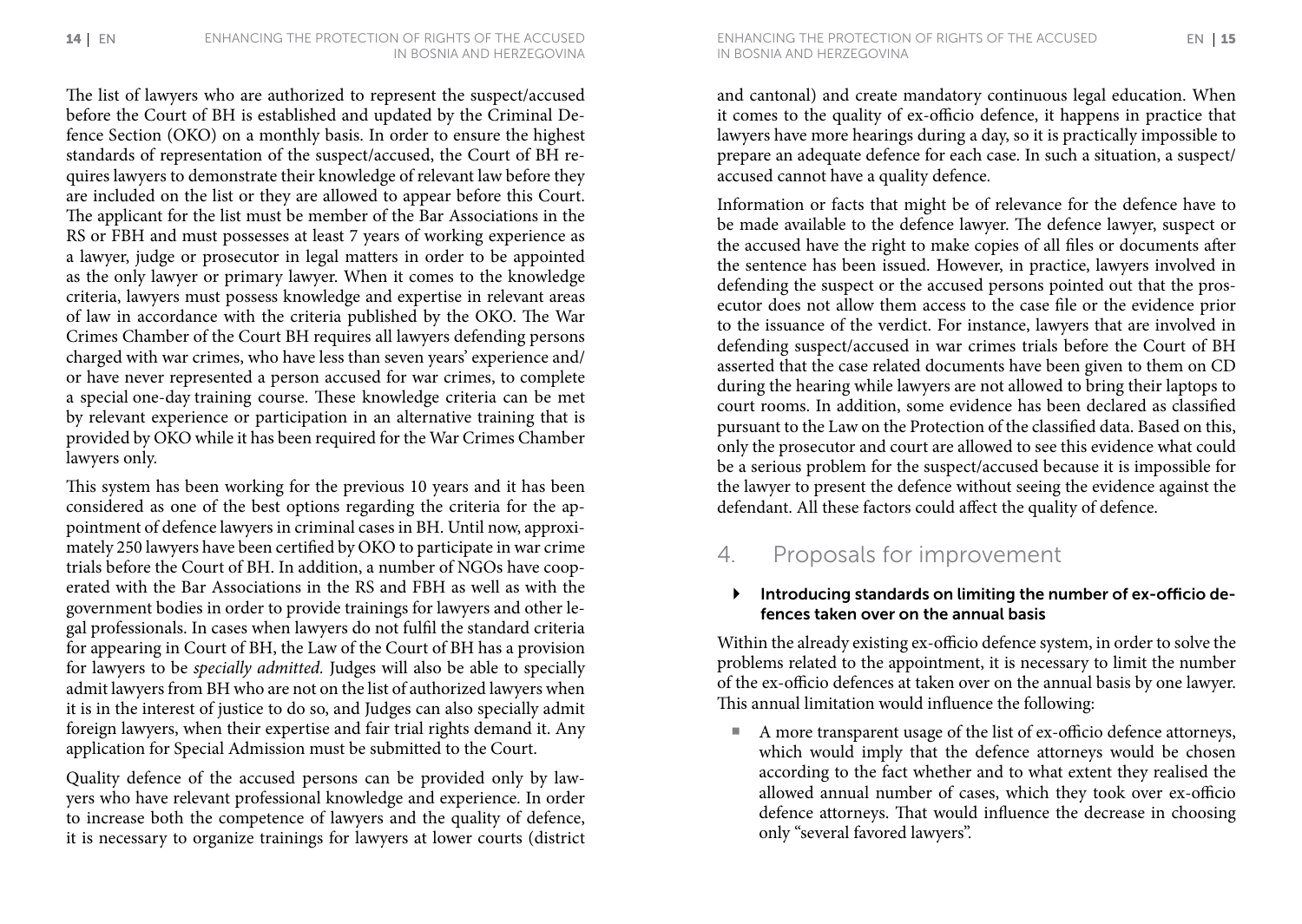The lawyers are not able to realise the quality in individual legal proceedings if they are preoccupied by a great number of cases they have taken over. The limitations in the number of allowed cases on the annual level would provide enough time for defence attorneys to qualitatively prepare themselves for cases which they are chosen for as ex-officio defence attorneys.

Establishment of one of the two ways of controlling the record of the limited number of cases per year, which an ex-officio lawyer takes over:

- I. The record on the number of the taken over ex-officio defences itself is managed by the court, so according to this, it is necessary to improve the CMS in the way that it includes the following data:
	- Data on the current engagement/availability of the lawyers from the list;
	- Data on the number of ex-officio cases taken over by one lawyer (taking into consideration the allowed number of cases on the annual level);
	- Data on the duration of the taken over ex-officio cases before the courts.

The choice/appointment of an ex-officio defence attorney should be performed in the following way – the Court would take a randomly-sorted list of available lawyers from the CMS (this way, the arrangement of lawyers listed by name/surname would be avoided). In this case the judge, who is in charge of the case, would provide a suspect/defendant with a list of lawyers taken from the CMS and enable the suspect/defendant to choose an ex-officio defence attorney from the offered list.

- II. The other way of recording the number of the ex-officio defences taken over is managed by the Bar Association (FBIH) via computer software in the following way:
	- To connect the courts in Bosnia and Herzegovina and Bar Association in Bosnia and Herzegovina by the designed computer software, in a way that the record on the appointment of ex-officio lawyers is entered in the aforementioned mentioned software. Admission to the software would be given to courts and the Bar associations. The results on the record and the number of the cases taken over by lawyers would be updated and uploaded on the Bar Association

website. This way there would be a more transparent insight on the list of the ex-officio cases taken over by the individual lawyers.

#### $\blacktriangleright$  Introducing the so called "conflict of interests" in choosing an ex-officio defence attorney and increased control by the Court for checking the property card of the suspect/accused

It happens in practice that the suspect/accused chooses his/her lawyer by his own choice by given mandate to an attorney, where the suspect/accused himself pays for the services of the lawyer/defence attorney. After the primarily choice of a lawyer,\during the proceeding before the court, the suspect/defendant cancels the mandate given to his/her lawyer and requests from the court to appoint him/her an ex-officio lawyer. While choosing from the list of the offered lawyers, he/she chooses the same lawyer who he/she had chosen primarily due to a given mandate to a lawyer. In these cases it is needed to perform a detailed analysis of the suspect/ accused personal property in order to truly determine his property status and avoid fraud by the suspect/accused and the lawyer. When the ex-officio lawyer is chosen, the payment of this legal representation is made by the state/entity.

According to the above mentioned problems which are happening in practice, it is necessary to introduce a rule which would forbid that a once chosen lawyer by mandate cannot later be the ex-officio lawyer in the same case and proceeding before the court ("conflict of interests"). The court would be the control mechanism in the implementation of this standard. The introduction of this standard would influence the following:

- ¡ The significant decrease of financial means form the state budgets for payments of ex-officio lawyers;
- ¡ The proper usage of the list of ex-officio lawyers in order to decrease the appointment of only several "chosen and favoured lawyers";
- Control by the court would be consistent in the field of checking the property card delivered by the suspect/accused.

#### $\triangleright$  The greater responsibility of the courts in Bosnia and Herzegovina

The most obvious question when it comes to the protection of defendant's rights is the appointment of an ex-officio lawyer. The existing practice enables the appearance of corruption and seriously endangers the defen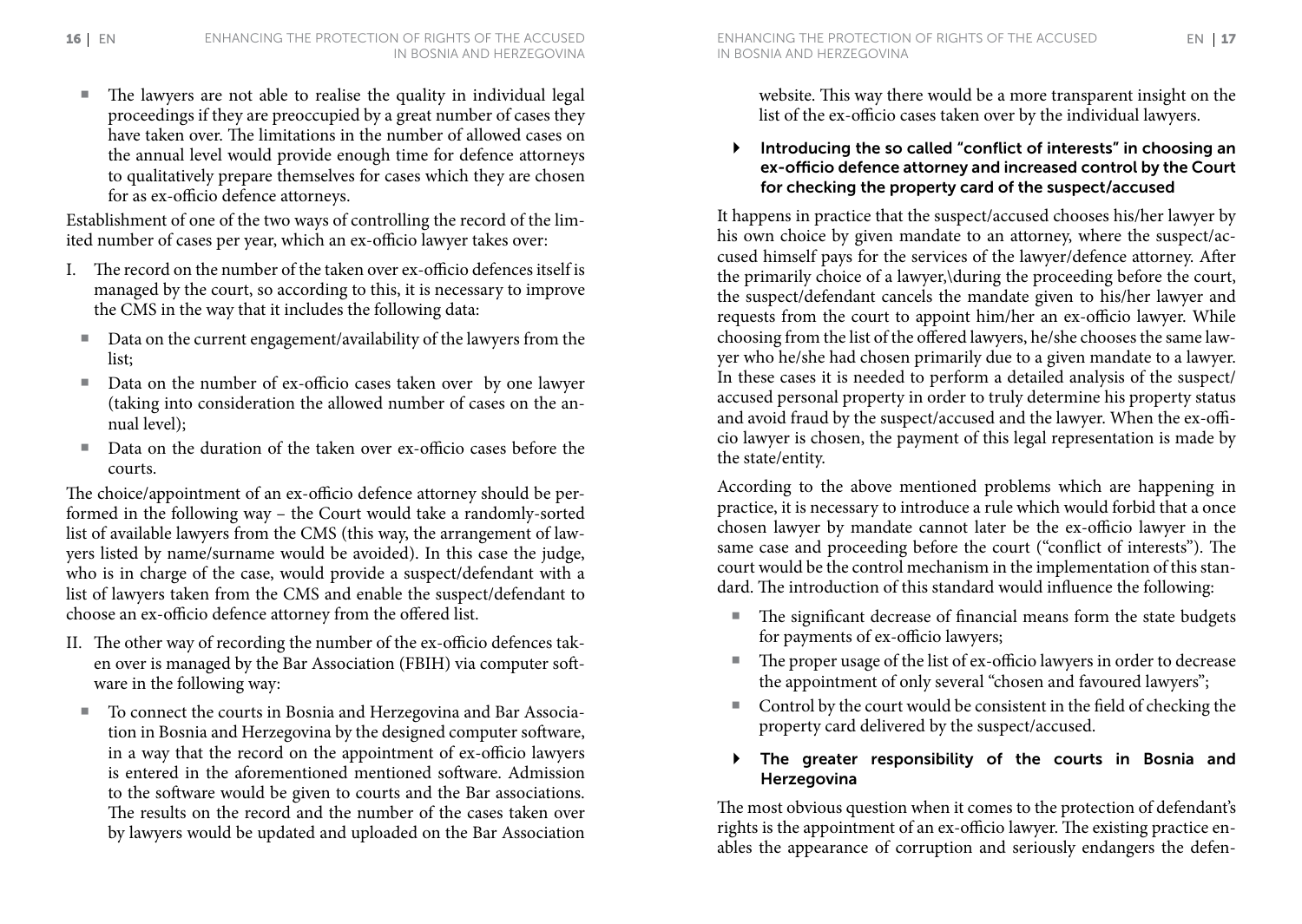dant's rights. This topic requires public discussion and a full participation of all actors. In order to prevent corruption and unequal treatment of lawyers, one of the possible solutions would be a strict prevention of corruption practice, as well as a greater involvement of courts in preventing and sanctioning corruptive actions. This implies a rigorous struggle against corruption, frequent contacts between the court and the Bar Association, as well as the administrative and criminal proceedings against the court officials and lawyers, who are part of illegal actions. This solution is fast and does not require changes of the existing laws and it does not impose additional expenses to the budgets. On the other hand, this solution requires a high level of integrity and awareness when it comes to the significance of the rule of law among all the relevant persons, who are making decisions in courts and Bar associations. This is hard to expect in countries where the level of democracy and legal tradition is not sufficiently developed. Unfortunately, all Balkan countries belong to this group of countries, including Bosnia and Herzegovina.

#### ` Updating the lists of ex-officio lawyers in the Bar Associations

The other possible solution requires certain legal changes and introduction of new mechanisms for the improvement of appointment practice of ex-officio lawyers. The most important part of this solution is to strengthen the role of the Bar Associations. Firstly, it is necessary to update the list of ex-officio lawyers more regularly (several times per year). The Bar associations need be a constituent part of appointment process and their role is very important in providing a fair appointment system. The system which provides a fair treatment of lawyers is not important only for lawyers, but for the rights of defendants, as well. A defendant needs to have the possibility to be represented before court by lawyers chosen in a fair and transparent process and not through a process based on corruption. The corrupted appointment system produces a lower level of quality and seriously endangers the rights of persons who are part of a court proceeding. It also breaks the whole system of the rule of law and the protection of human rights in the country.

#### Introducing the criteria for registration of lawyers on the list of ex-officio defences

Another important thing is the establishment of a special list of lawyers in criminal proceedings. This list would enable the suspect/accused to choose the most qualified lawyers and in that way their rights to the most professional legal defence would be met. The undisputed right of every person is to choose a lawyer of the highest quality who will represent that person in court. The fact that a certain person cannot (for any reasons) pay for a lawyer does not mean that the quality of service should be lower or not the same as for the person who can afford a lawyer. While creating the best possible list, it is necessary to establish the criteria based on which only those lawyers, who fulfil these criteria, would be included on the list of lawyers who can be appointed as ex-officio lawyers. These criteria should include the following:

- Work experience as a lawyer;
- **Presence at obligatory educations which are realised by the Bar As**sociation in Bosnia and Herzegovina, as well as by other institutions for the education of lawyers (for example, the Department for Criminal Defence).

The establishment of criteria should be regulated by the Law on Criminal Proceeding or other legal provisions, as well as adequate entity laws on advocacy.

#### Identical fees for all ex-officio lawyers in the whole country

In order to improve the overall situation in the ex officio defence, it is necessary to change the payment procedures for ex officio lawyers. The majority of problems in the current practice could be solved by a consistent law implementation. Some problems, however, require new legal provisions. Also, the tariff should be uniform in the whole country and all the courts should have the same tariff for the same legal actions. The tariff should be considered in details due to the fact that currently there are certain inconsistent solutions (certain legal actions taken by lawyers are not paid at all, however, some others are too expensive). The existing practice, which includes payment after the trial, is unacceptable and unfair, keeping in mind the possibility of duration of a court proceeding in Bosnia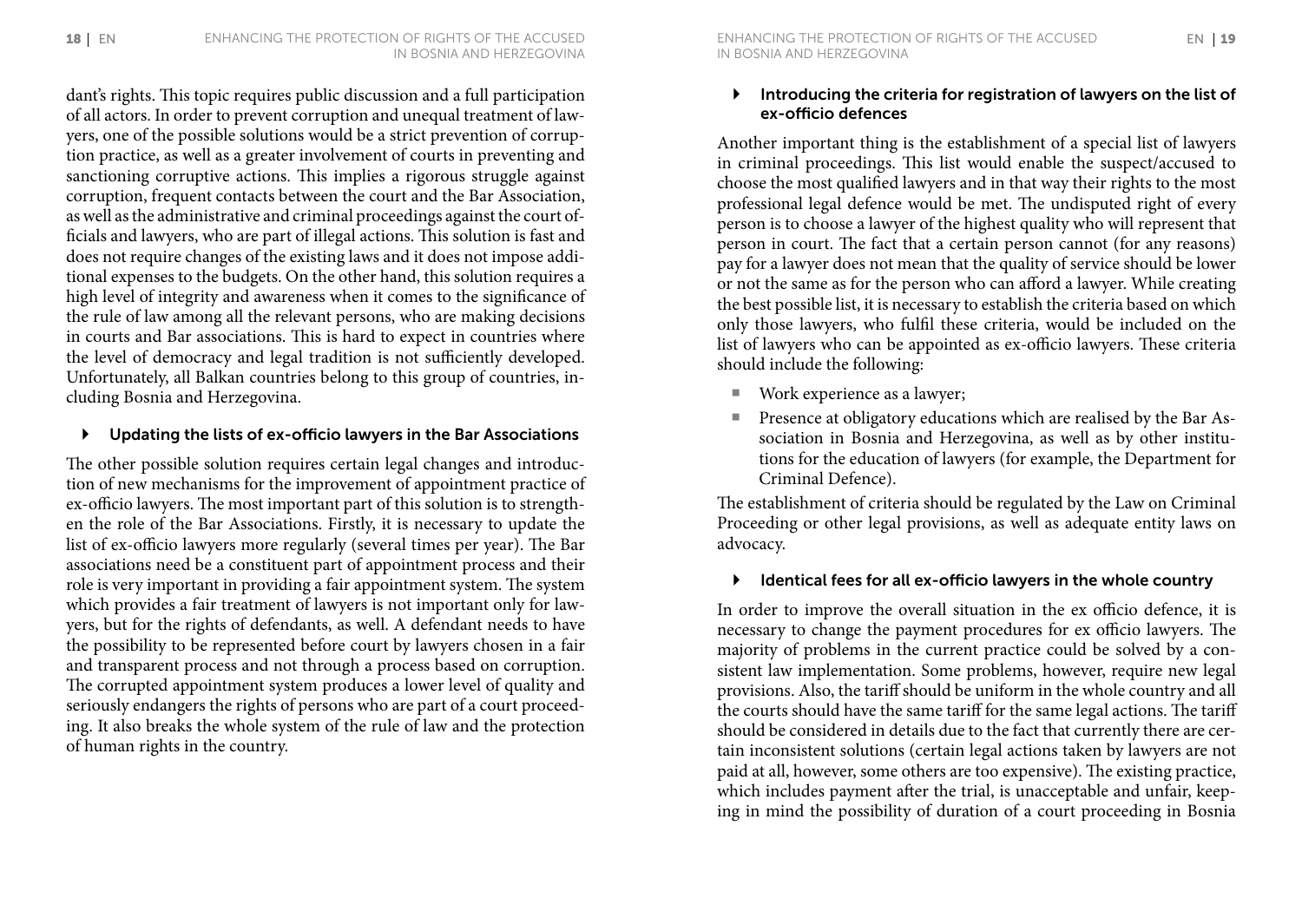and Herzegovina. The payments should be made several times during the court proceeding or on a monthly basis.

 $\triangleright$  Complete responsibility of Bar associations regarding the obligatory education and keeping records on competencies of ex-officio lawyers

Training and improvement of ex-officio lawyer's skills are an important part of the entire system reform. Lawyers who are not professional enough could cause serious damage to the suspect/accused and significantly endanger essential rights of the suspect/accused. The whole system of developing knowledge and competency of ex-officio lawyers should be the responsibility of Bar associations in Bosnia and Herzegovina. The associations should organize trainings and other forms of education which would be obligatory for all lawyers, but also keep records on all lawyers in that context. These records should have precise data on lawyers' specific knowledge and skills, their experience in special proceedings, as well as a clear assessment of results achieved during the education. Trainings should be specialised, and there should also be a minimum of knowledge and competency of a lawyer regulated by a policy of the respective Bar association. One of possible solutions is to establish a special sector within the associations, which would be responsible for designing and realising education of ex-officio lawyers.

### 3. Recommendations

In order to achieve all results from this document, it is necessary to perform the following practical steps:

- ` Introduce the standard of limiting the number of ex-officio defences taken over by one single lawyer on the annual level;
- ` Introduce the so called "conflict of interests" in choosing an ex-officio defence attorney, i.e. a defence attorney with given mandate cannot be an ex-officio defence attorney in the same case, if during a proceeding the suspect/accused declares that he/she cannot pay further defence himself/herself. The exceptions should be possible only in cases when the court establishes that it is in the interest of justice;
- $\triangleright$  Update the lists of ex-officio lawyers in the Bar Associations, monitoring the occupancy of lawyers, their achieved results, skills and knowledge;
- $\blacktriangleright$  Introduce the criteria for registration of lawyers on the list of ex-officio defences, which refer to their specific competencies and knowledge that will be documented;
- Identical fees for all ex-officio lawyers in the whole country;
- ` Establish complete responsibility of the Bar associations regarding the obligatory education and keeping records on knowledge and skills of ex-officio lawyers.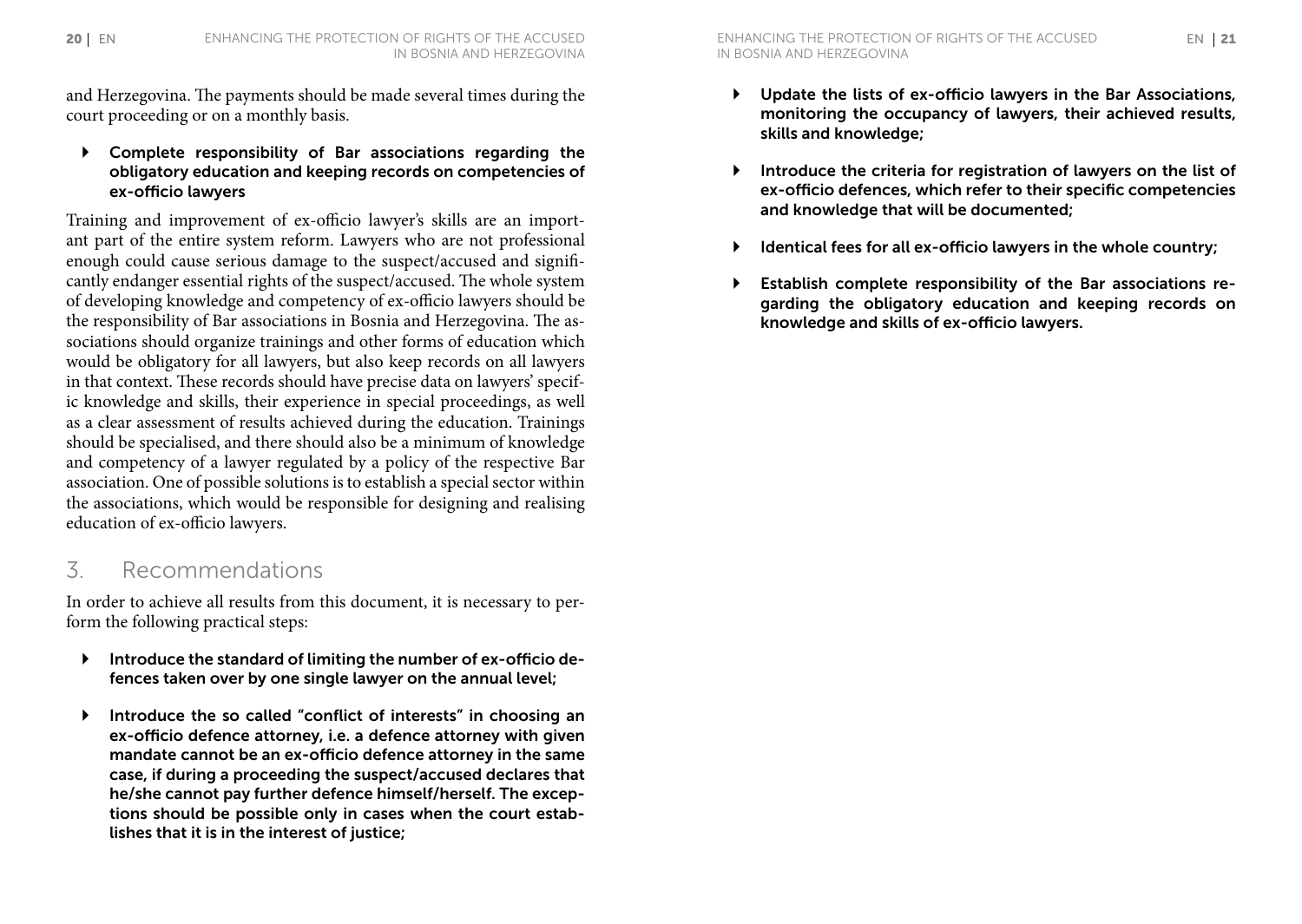## Unapređenje odbrane po službenoj dužnosti u Bosni i Hercegovini Policy dokument

## 1. Rezime

Ovaj Policy dokument ima za cilj da ponudi najbolje moguće rješenje za reformu sistema odbrane po službenoj dužnosti u Bosni i Hercegovini. Svi podaci preuzeti su iz dokumenta *Komparativna analiza krivične odbrane po službenoj dužnosti u Albaniji, Bosni i Hercegovini, Kosovu, Makedoniji i Srbiji*, koju je sačinila Balkanska regionalna mreža za vladavinu prava (BRRLN) u februaru 2016. godine.

Prijedlozi iz ovog dokumenta odnose se na nekoliko ključnih tema koje su identifikovane od strane aktera u svih pet zemalja, a koje su bile predmet istraživanja. Te teme su sljedeće: imenovanje advokata po službenoj dužnosti, plaćanje advokatima po službenoj dužnosti i stručnost advokata po službenoj dužnosti. Svaka od ovih tema važna je za reforme čitavog sistema, kao i za garancije ljudima koji su optuženi i kojima je potrebna pravna pomoć. Ovaj dokument pruža rješenja u skladu sa povratnim informacijama dobijenim tokom širokih konsultacija koje su sprovedene u Bosni i Hercegovini, a koje su organizovane od strane Helsinškog odbora za ljudska prava u Republici Srpskoj.

Predloženo rješenje iziskuje određene izmjene legislative, ali iziskuje daleko više promjena u postojećoj praksi i primjeni sistema odbrane po službenoj dužnosti u Bosni i Hercegovini. Ovaj dokument takođe predlaže sveobuhvatnije uključivanje advokatskih komora iz svih dijelova BiH, kao i veću odgovornost ovih institucija kako bi se decentralizovao čitav sistem i obezbijedila bolja stručnost i efikasnije procedure za zaštitu ljudskih prava lica u sudskim postupcima.

Istraživanje efikasnosti sistema pravne zaštite optuženih u pet zemalja regiona sprovedeno je u okviru projekta "Unapređenje sistema zaštite odbrane po službenoj dužnosti u Albaniji, Bosni i Hercegovini, Kosovu, Makedoniji i Srbiji". Ovaj projekat sproveden je od strane Helsinškog odbora za ljudska prava u Republici Srpskoj u saradnji sa partnerskim organizacijama u regionu sa ciljem da se doprinese jačanju sistema pravne zaštite optuženih u pet zemalja u regionu. Polazna tačka za realizaciju ovog istraživanja je dokument *Komparativna analiza o krivičnoj odvokaturi u Albaniji, Bosni i Hercegovini, Kosovu, Makedoniji i Srbiji,* koji je napravljen u februaru 2014. godine u okviru programa "Balkanska regionalna mreža za vladavinu prava" (BRRLN). Analiza je iskorištena kako bi se odredilo na koji način bi uspostavljanje regionalne mreže advokata odbrane moglo doprinijeti stvaranju jake, nezavisne i efikasne odbrane u krivičnim postupcima. Rezultati sprovedene komparativne analize o zastupanju osumnjičenih/optuženih (O/O) u krivičnim predmetima u svih pet zemalja u regionu, kao i rad članova ekspertskih grupa koji su raspravljali o problemima u funkcionisanju krivične odbrane, pokazali su da se svih pet zemalja regiona suočava sa ozbiljnim izazovima u osiguranju kvaliteta pristupa pravdi svim građanima. U skladu sa prijedlozima gore navedene analize, neophodno je identifikovati najvažnije stvari koje utiču na utvrđivanje i rad transparentnog sistema odbrane po službenoj dužnosti – posebno u slučajevima dodjeljivanja branioca po službenoj dužnosti O/O licima, kao i mogućnosti za uspostavljanje alternativnih modela u odbrani po službenoj dužnosti.

U skladu sa odredbama zakona o krivičnim postupcima u Albaniji, Bosni i Hercegovini, Kosovu, Makedoniji i Srbiji, besplatna pravna pomoć se pruža svim licima koja su optužena za određena krivična djela, a koja nisu u stanju da sebi plate advokata. Međutim, iskustvo je do sada pokazalo da se svih pet zemalja suočava sa problemima sprovođenja zakona u praksi, kao i sa obezbjeđenjem adekvatnog pristupa pravdi svim licima. Kao najvažniji problemi u pružanju adekvatne odbrane po službenoj dužnosti navode se sljedeći: nedostatak transparentnosti u pružanju adekvatne odbrane po službenoj dužnosti, neadekvatna i neblagovremena nadoknada odabranim advokatima, kao i njihova stručnost u pružanju odbrane O/O licu.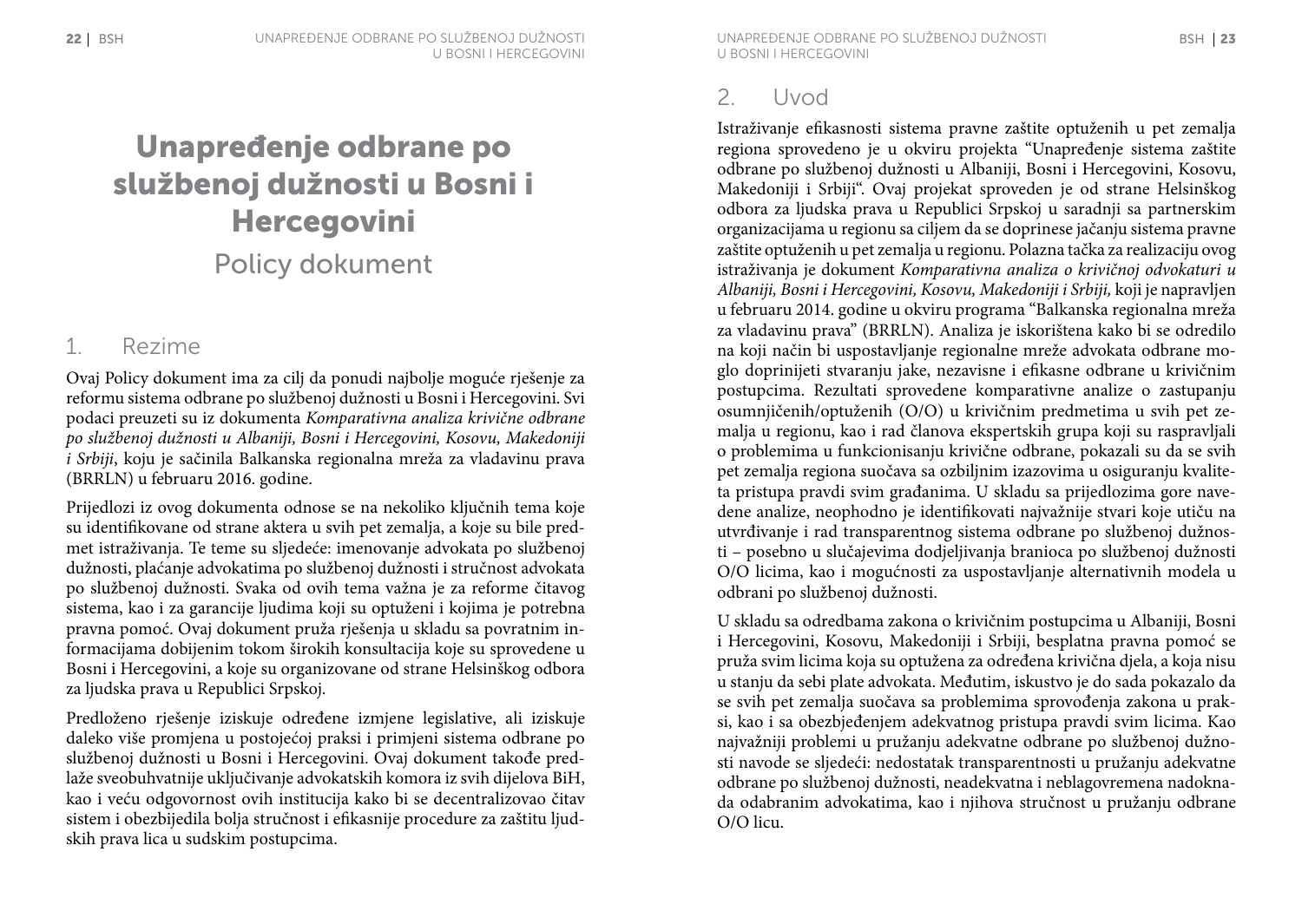Predmet ovog istraživanja jeste da procijeni postojeće zakone i praksu po pitanju pružanja odbrane po službenoj dužnosti u Albaniji, Bosni i Hercegovini, Kosovu, Makedoniji i Srbiji, a u vezi sa postojećim međunarodnim standardima i praksom u ovoj oblasti. Stoga, fokus je na načinu imenovanja, plaćanju i stručnosti advokata koji pružaju odbranu po službenoj dužnosti O/O licima. S obzirom da pripadnici manjina/ugrožene grupe često imaju probleme u ostvarivanju svojih prava kod advokata i u adekvatnom zastupanju u krivičnim postupcima, poseban dio istraživanja se posvećuje ovim pitanjima.

Cilj ovog istraživanja jeste da se identifikuju najvažnije prepreke i izazovi u utvrđivanju transparentnog i efikasnog sistema odbrane po službenoj dužnosti u skladu sa domaćim i međunarodnim standardima u svih pet zemalja, kao i da se definišu preporuke za poboljšanje postojećeg sistema odbrane po službenoj dužnosti u regionu kako bi se poboljšao kvalitet zastupanja O/O osoba. Osnovna premisa je ta, da reforme sprovedene u oblasti krivičnog prava u svih pet zemalja regiona nisu ostvarile očekivane rezultate, kao i ta da postoje određeni problemi u funkcionisanju sistema odbrane po službenoj dužnosti koji značajno škode njegovoj efikasnosti, što utiče na pružanje efikasne odbrane O/O u krivičnim postupcima.

Bosna i Hercegovina je kao i druge zemlje, prihvatila obavezu da uskladi pravni sistem sa standardima Savjeta Evrope i EU u ovoj oblasti. Reforma sudstva u BiH počela je 2003. godine. Iako je određen broj značajnih reformi sproveden u oblasti krivičnog procesnog prava, izvještaji relevantnih institucija/organizacija ukazuju da sistem krivičnog procesnog prava još nije u potpunosti funkcionalan, kao i da ne obezbjeđuje adekvatnu zaštitu ni pomoć svim licima kojima je potrebna pravna zaštita tokom čitavog sudskog postupka.

Odnos između advokata i njihovih klijenata regulisan je između ostalog Etičkim kodeksom advokatskih komora i Zakonom o advokaturi. U skladu sa ovim dokumentima i međunarodnim standardima u ovoj oblasti, advokati koji su O/O dodijeljeni kao branioci po službenoj dužnosti su dužni da pruže efikasnu pravnu pomoć onim klijentima koji nisu u stanju da istu priušte. Kada je riječ o ispunjavanju ovih obaveza u praksi, advokati u BiH suočavaju se sa različim problemima. Ne postoji transparentan mehanizam na snazi po kom se advokati po službenoj dužnosti određuju i isplaćuju. Štaviše, njihove nadoknade se obično ne isplaćuju na vrijeme. Advokati smatraju da pitanje imenovanja, plaćanja i stručnosti advokata

24 BSH Unapređenje odbrane po službenoj dužnosti BSH 25 Unapređenje odbrane po službenoj dužnosti u Bosni i Hercegovini

> po službenoj dužnosti treba da bude osigurano, jer je opterećeno nedostatkom transparentnosti, mogućom korupcijom i nejednakosti, što šteti profesiji advokata, ali šteti pravu O/O da bude pravno valjano zastupan i zaštićen. Uprkos činjenici da postoje određene organizacije koje nude besplatnu pravnu pomoć, to je mnogo češće prisutno u građanskim nego u krivičnim slučajevima. Dodatno opterećenje se ogleda i u dalje prisutnom nerazumijevanju između advokata i nevladinih organizacija (OCD) koje pružaju besplatnu pravnu pomoć.

## 3. Opis problema

*Imenovanje advokata po službenoj dužnosti*: Iako su posljednjih godina velike sume novca dodjeljivane za finansiranje odbrane po službenoj dužnosti u BiH, podaci koji su dostupni u praksi pokazuju da samo nekoliko privilegovanih advokata, za koje se često tvrdi da dobijaju slučajeve zahvaljujući ličnim poznanstvima, ima najveću finansijsku korist od pružanja odbrane po službenoj dužnosti. Postojeći zakonski okvir BiH ne garantuje pravičnu raspodjelu odbrane po službenoj dužnosti, a često je slučaj u praksi da se samo nekoliko advokata pojavljuje kao advokati koji se dodjeljuju po službenoj dužnosti. U isto vrijeme, postoje istaknuti advokati sa dugogodišnjim stručnim iskustvom u oblasti krivičnog prava koji nikada nisu dobili nijedan slučaj gdje su bili dodjeljeni kao branioci po službenoj dužnosti. Takođe, često je slučaj u praksi da iako su ti advokati pozvani od strane zvaničnog organa da rade kao branioci po službenoj dužnosti, obično se naglašava da oni moraju doći u sud istog trena, što u većini slučajeva nije izvodljivo (na primjer, zbog geografske udaljenosti, činjenice da su trenutno van zemlje ili već imaju zakazano suđenje).

Zakoni o krivičnim postupcima u Bosni i Hercegovini predviđaju da pod određenim zakonom određenim okolnostima osumnjičenima, prilikom prvog ispitivanja, odnosno O/O prilikom izjašnjenja o prijedlogu za određivanje pritvora, odnosno okrivljenom u vrijeme dostavljanja optužnice mora biti predočen spisak advokata po službenoj dužnosti ukoliko nisu u stanju da se sami brane ili da angažuju advokata. Osumnjičenima/ optuženima se mora omogućiti da sami nezavisno odaberu advokata koji će ih braniti. Iako je licima u pravosuđu zabranjeno da predlažu ili utiču na O/O osobe prilikom izbora advokata po službenoj dužnosti, u praksi je bilo slučajeva kada O/O nisu imali priliku da sami odaberu svog advokata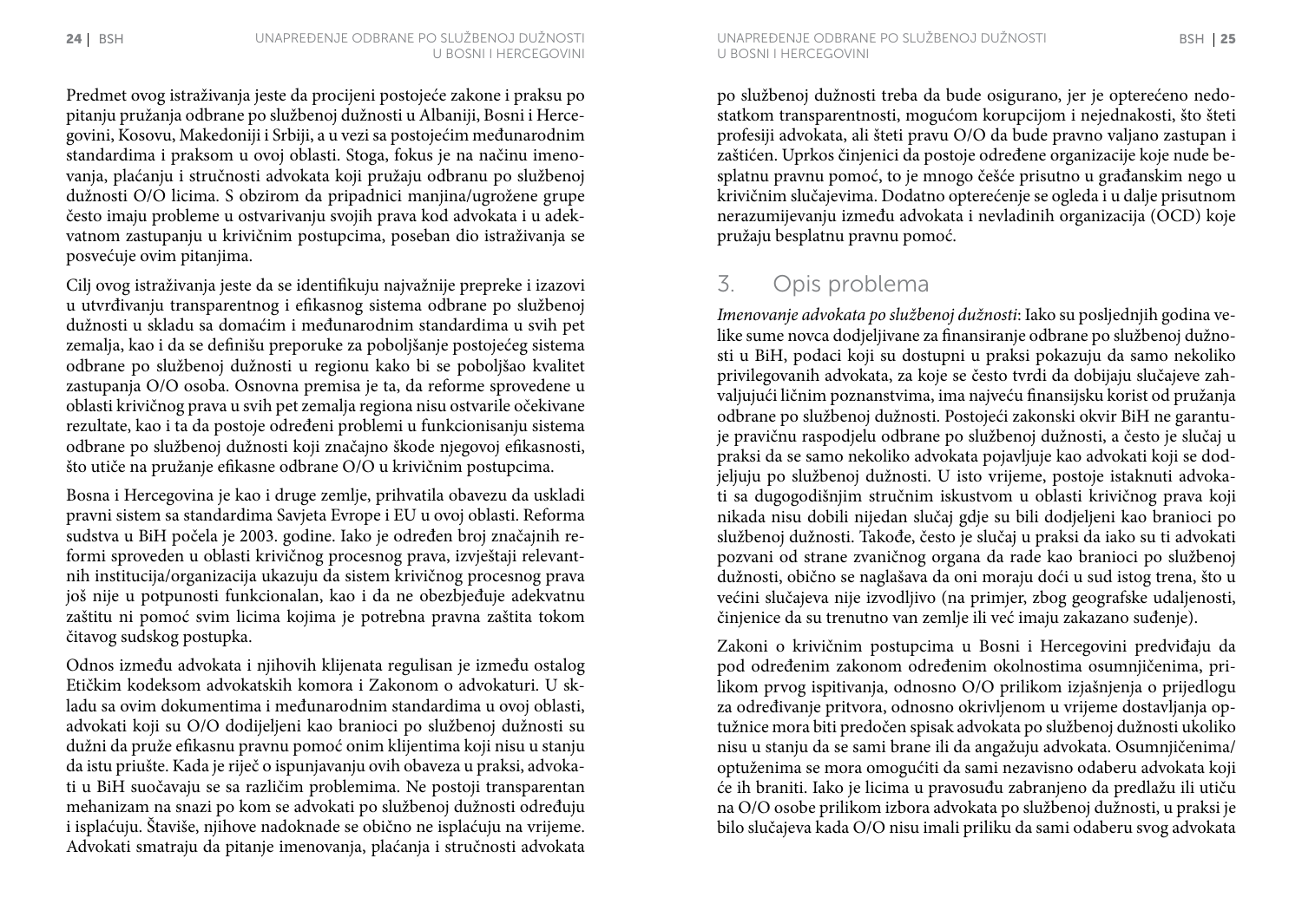ili im je isti dodjeljen bez njihovog znanja ili sud nije prihvatio njihov izbor advokata po službenoj dužnosti.

Takođe, dešavalo se da određeni službenici "predlože" ili "promovišu" O/O licima određene advokate, a zatim se O/O pojedinac pojavi pred sudom i kaže ime svog advokata po službenoj dužnosti i prije nego što mu/ joj se ponudi spisak advokatâ po službenoj dužnosti. U ovakvim slučajevima očigledno da je odabir advokata bio sugerisan osumnjičenima, ali je ove tvrdnje je jako teško dokazati. Sudski zapisi sa saslušanja, koji često ne sadrže dovoljno informacija o izboru advokata, uglavnom konstatuju da je O/O licu prezentovan spisak advokata po službenoj dužnosti, a zatim slijedi informacija o odabranom advokatu. S obzirom da O/O ne potvrdi tačnost ovih navoda sopstvenim potpisom, ne može se sa sigurnošću tvrditi da je pravo O/O lica da nezavisno odabere advokata po službenoj dužnosti ispoštovano.

Iskustvo iz dosadašnje prakse pokazalo je primjere različitih nepravilnosti pri dodjeljivanju advokata po službenoj dužnosti od strane raznih zvaničnih organa. Često se kaže da je upravo zakonska odredba koja omogućuje O/O licu odabir advokata po službenoj dužnosti zapravo jedan od problema. Međutim, praksa je pokazala da u stvari ne postoji realna mogućnost da O/O odabere advokata. Situacije gdje iskusni advokati imaju malo ili uopšte nemaju slučajeve u kojima su učestvovali kao advokati po službenoj dužnosti ukazuju da takve situacije nisu posljedica nezavisne volje O/O lica, već predstavljaju mješavinu različitih uticaja – uticaj policije, tužioca, direktni uticaj suda ili uticaj sudske policije.

Svi ovi navodi ukazuju da postoji opravdanost sumnje u korupciju pri određivanju advokata po službenoj dužnosti, što uzrokuje štetu svim onim licima koja svoj posao obavljaju profesionalno, savjesno i valjano. Međutim, u ovom slučaju sud ne može da utiče na situaciju kada se O/O pojavi na saslušanju na kom se određuje o izboru advokata po službenoj dužnosti kada je O/O već odabrao advokata kog želi da angažuje. Sud mora da poštuje odredbe Zakona o krivičnom postupku, koji nalaže da je O/O licu dato pravo da odabere advokata iako u određenim slučajevima postoje indicije da je to pravo zloupotrebljeno. Takođe, u praksi je bilo slučajeva kada je O/O angažovao advokata a zatim, nakon dvije ili trije radnje preduzete od strane tog advokata, O/O bi izjavio da nema novca da istog plati. Tako bi sud dodijelio advokata po službenoj dužnosti, i to onog advokata koji je na početku angažovan od strane O/O.

Do 2009. godine Zakon o krivičnom postupku Bosne i Hercegovine omogućavao je sudskom vijeću da odabere advokata po službenoj dužnosti u ime O/O kada O/O odbije da to učini. Nakon izmjena i dopuna zakona, u slučajevima kada O/O odbije da odabere advokata, isti mu je dodjeljivan onim redoslijedom koji je određen spiskom advokata. Iako je ova izmjena i dopuna zakona trebalo da omogući jednak izbor svih advokata, u praksi se i dalje javlja situacija da se slučajevi dodjeljuju samo nekoliko advokata. U skladu sa postojećim zakonskim odredbama, jedan od problema jeste i mogućnost da O/O ima više angažovanih advokata, dok postoji ograničenje kada su u pitanju advokati po službenoj dužnosti – jedan O/O, jedan advokat. Tako se dolazi do situacije u praksi da postoje slučajevi u kojima ima do deset O/O, gdje se advokatima odbrane plaća za svakog O/O, što nepotrebno stvara ogromne troškove.

Iako se na listi mogućih advokata nalazi veliki broj pravnih zastupnika, generalno samo je manja grupa advokata poznata po zastupanju po služenoj dužnosti O/O lica i oni su najčešće odabrani od strane O/O koji su lošeg imovinskog stanja. Advokati koji su često odabrani od strane O/O imaju toliki broj slučajeva da imaju zaradu koja je značajno iznad prosječne zarade advokata u BiH. Zastupanje u više stotina predmeta od strane jednog advokata izaziva sumnju u kvalitet odbrane koji mogu omogućiti svojim branjenicima.

*Plaćanje advokatima po službenoj dužnosti*. Advokat ima pravo da primi novčanu naknadu za svoj rad u skladu sa tarifom koju je odredila advokatska komora u saradnji sa ministarstvom pravde. Iznos naknade za rad advokata zasnovan je na vrsti postupka, preduzetim radnjama, vrijednosti spora ili izrečene kazne, kao i drugim parametrima određenim tarifom. Odluke o sudskim troškovima donesene od strane suda i drugih organa određuju iznos naknade za pravnu pomoć koju izvrši advokat, a u skladu sa tarifom koja je bila na snazi u vrijeme pružanja pravne pomoći. Nakon završetka sudskog postupka, advokat obračunava iznos troškova za svoj rad, što poslije verificira nadležni sud i vrši se isplata troškova. Međutim, u praksi je slučaj da pojedini advokati čekaju i nekoliko godina da im se uplati zarađeni novac, a uslijed nedovoljnih finansijskih resursa u budžetima.

Slijedeći praksu pojedinih zemalja u regionu, Zakon o advokaturi Republike Srpske predviđa da iznos naknade za advokate u Republici Srpskoj određuje Vlada RS u skladu sa prijedlogom Ministra pravde. Dalje, pred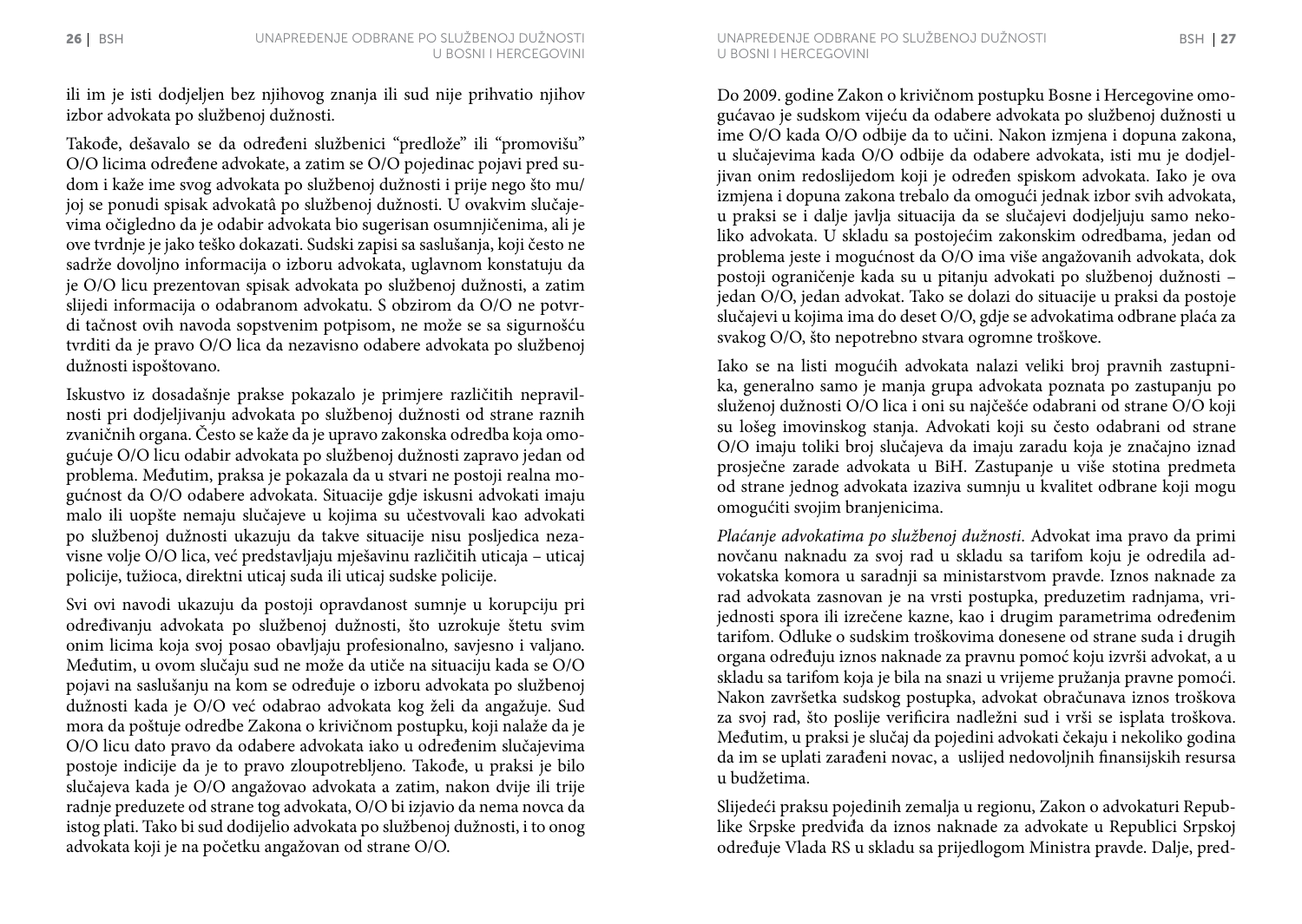viđeno je da će Vlada odobriti izmjene i dopune Zakona o iznosu naknade i plaćanja advokata po službenoj dužnosti tako što će se poštovati rok od 60 dana nakon stupanja zakona na snagu. Međutim, ove izmjene i dopune još uvijek nisu poznate javnosti. Kao jedan od razloga zbog kojih se odugovlači sa objavljivanjem ovih odluka navodi se činjenica da se troškovi advokata po službenoj dužnosti isplaćuju iz entitetskog budžeta, zbog čega Vlada RS nastoji zadržati određeni uticaj na određivanje iznosa, kao što ima u svim drugim slučajevima gdje se sredstva isplaćuju iz budžeta. Dalje, navedeno je da advokati po službenoj dužnosti imaju određene beneficije u poređenju sa advokatima koji nisu izabrani na ovaj način.

Naknade za advokate po službenoj dužnosti u Bosni i Hercegovini isplaćuju se u skladu sa Odlukom Suda BiH, kao i tarifama koje odrede advokatske komore. Stoga, advokati odbrane po službenoj dužnosti naplaćuju svoje usluge u iznosu usklađenim sa postojećim tarifama advokata u krivičnim postupcima (100%), što predstavlja značajne troškove za budžet na svim nivoima Bosne i Hercegovine. Po ovom pitanju, BiH predstavlja izuzetak u poređenju sa drugim zemljama regiona, gdje je iznos koji se isplaćuje advokatima odbrane uglavnom jednak iznosu od 50% od tarifa utvrđenih od strane advokatske komore. Većina advokata koje smo kontaktirali slažu se da su postojeće tarife za advokate po službenoj dužnosti visoke, kao i da predstavljaju značajan teret za budžete. Slažu se da bi naknade trebalo prilagoditi ekonomskoj situaciji u zemlji. Dalje, čini se da je odbrana po službenoj dužnosti atraktivna pojedinim advokatima s obzirom da im nudi mogućnost zarade, koja je daleko iznad prosječne zarade u zemlji. Uprkos određenim inicijativama za smanjenje postojećih tarifa, koje su čak pokrenuli advokati, značajni koraci po ovom pitanju još uvijek nisu učinjeni.

Finansiranje odbrane po službenoj dužnosti se često smatra jednim od vodećih problema sa kojim se advokati susreću u praksi uslijed niskih iznosa koji se plaćaju odbrani po službenoj dužnosti, kao i zbog neredovnih isplata troškova za ovu vrstu odbrane. Nedostatak sredstava u budžetu prestavlja jedan od glavnih razloga zašto se kasni sa isplatom advokatima po službenoj dužnosti. Pored toga, pojedini advokati pominju mogućnost da se određeni troškovi nikada i ne isplate uslijed zastare finansijskih potraživanja. Međutim, advokati su dužni da plaćaju poreze bez obzira na kašnjenje isplata za odbranu po službenoj dužnosti.

Kašnjenje u isplatama advokatima odbrane po službenoj dužnosti od strane suda može da utiče na kvalitet odbrane pa tako i na pravo osumnjičenog ili optuženog na pravično suđenje. Iskustva iz prakse pokazala su da su advokati odbrane po službenoj dužnosti koji su zastupali optužene pred kantonalnim i okružnim sudovima čekali na isplatu svojih zarada i po nekoliko godina, kao i da su koristili sopstvena sredstva kako bi platili odbranu. Tarife u Sudu BiH su značajno manje u poređenju sa drugim sudovima, iako se ova institucija bavi najtežim zločinima, poput ratnih zločina. Međutim, naknade za rad advokata pred ovim sudom su redovne i to je jedan od glavnih razloga zašto pojedini advokati češće prihvataju slučajeve pred ovim sudom. Informacije koje su prikupljene od strane advokata ukazuju da je ova tarifa u najvećem broju slučajeva prihvatljiva za kolege koje žive i rade u Sarajevu ili u okolini Sarajeva, gdje je sjedište Suda BiH. Suđenja traju kratko, tarifa je značajno niža u poređenju sa drugim sudovima, plaća se samo prisustvo na ročištu, što sve utiče na mogućnost advokata koji dolaze iz drugih gradova BiH da učestvuju na suđenjima.

*Stručnost advokata po službenoj dužnosti*: U skladu sa postojećim zakonima, advokati imaju obavezu da neprekidno učestvuju u profesionalnim obukama i da stiču nova znanja i vještine, koje su neophodne za profesionalno, nezavisno, efikasno i etičko obavljanje advokatskog posla, i koja su u skladu sa programima profesionalnih obuka advokatske komore. Advokatske komore RS i Federacije BiH imaju primarnu odgovornost za profesionalnu obuku i stručni razvoj advokata. U vezi sa tim, Advokatska komora Federacije BiH organizuje obuke za advokate, ali prevashodno ohrabruje advokate da prisustvuju seminarima koje organizuje relevantne institucije po pitanju izmjena u zakonima, što podrazumijeva i seminare o krivičnom pravu koje organizuje Sud BiH. Advokatska komora RS organizuje rasprave o pravnim pitanjima na svojoj godišnjoj konferenciji.

Spisak advokata koji su ovlašteni da zastupaju O/O lica pred Sudom BiH utvrđuje se i ažurira preko Odsjeka krivične odbrane (OKO) na mjesečnom nivou. Kako bi se osigurali najviši standardi zastupanja O/O, Sud BiH traži od advokata da pokažu svoje znanje o relevantnom pravu prije nego što se nađu na listi ili im se dozvoli da se pojave pred Sudom. Podnosilac prijave za gore navedeni spisak mora da bude validan član Advokatske komore RS ili Federacije BiH, i mora da ima najmanje sedam godina radnog iskustva u praksi kao advokat, sudija ili tužilac u pravnim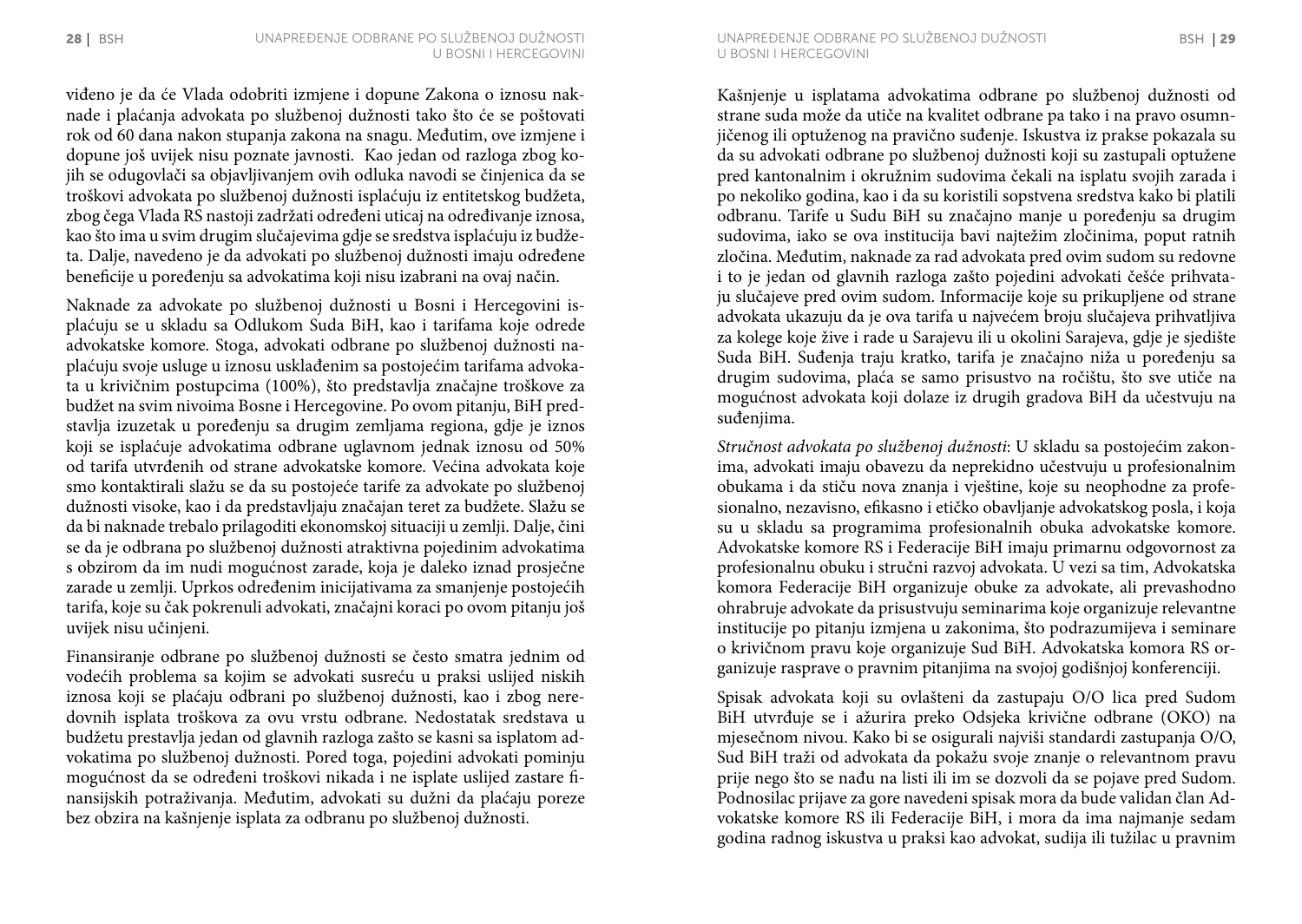pitanjima kako bi bio imenovan kao jedini advokat ili primarni advokat. Kad je u pitanju kriterijum znanja, advokati moraju da posjeduju znanje i stručnost u relevantnim oblastima prava u skladu sa kriterijumima utvrđenim od strane OKO. Odjeljenje za ratne zločine Suda BiH zahtijeva da svi advokati koji bi branili lica optužena za ratne zločine, a koja nikada nisu branila lice optuženo za ratni zločin, završe specijalnu jednodnevnu obuku. Ovaj kriterijum znanja se ispunjava ili već postojećim relevantnim iskustvom ili učešćem na alternativnoj obuci koju organizuje OKO, a ista je potrebna samo za advokate koji se bave ratnim zločinima.

Ovaj sistem funkcioniše prethodnih 10 godina i smatra se jednim od najboljih opcija u pogledu kriterijuma za imenovanje advokata u krivičnim predmetima u BiH. Do sada je otprilike 250 advokata odobreno od strane OKO da učestvuju u predmetima ratnih zločina pred Sudom BiH. Pored toga, jedan broj nevladinih organizacija sarađuje sa advokatskim komorama RS i Federacije BiH, kao i sa organima vlasti kako bi se obezbijedili obrazovni treninzi za advokate i druge profesionalce u sudstvu. U slučajevima kada advokati ne ispunjavaju standardne kriterijume da bi se pojavili pred Sudom BiH, Zakon o Sudu BiH ima odredbu po kojoj se takvi advokati "*specijalno primaju*". Sudije će takođe imati mogućnost da posebno odaberu advokate iz BiH koji nisu na spisku ovlaštenih advokata, kada je u interesu pravde da se to učini. Sudije će takođe imati pravo da odrede strane advokate, tamo gdje njihova stručnost i pravo na pravično suđenje to zahtijevaju. Sve prijave za specijalni prijem moraju biti predate Sudu.

Kvalitetna odbrana O/O lica se može obezbijediti jedino od strane advokata koji imaju relevantno profesionalno znanje i iskustvo. Kako bi se povećala i stručnost advokata i kvalitet odbrane, neophodno je organizovati obuku za advokate pri nižim sudovima i neophodno je stvoriti obaveznu neprekidnu pravnu edukaciju. Kada je u pitanju kvalitet odbrane po službenoj dužnosti, često je slučaj da advokati imaju više ročišta u jednom danu tako da je praktično nemoguće spremiti adekvatnu odbranu za svaki slučaj. U takvim okolnostima, O/O ne može imati kvalitetnu odbranu.

Informacije ili činjenice koje bi mogle poslužiti kao dokaz odbrani u suđenju moraju biti dostupne braniocu. Advokat odbrane, osumnjičeni ili optuženi ima pravo na kopije dokumenta nakon izricanja presude. Međutim, u praksi su advokati koji su uključeni u odbranu osumnjičenog ili optuženog često isticali da im tužilac ne dozvoljava da pristupe spisima ili dokazima prije donošenja presude. Na primjer, advokati koji učestvuju u

u Bosni i Hercegovini

slučajevima ratnih zločina pred Sudom BiH isticali su sljedeće - dokazi i relevantna dokumentacija im je data na CD-u za vrijeme ročišta, ali advokatima nije dozvoljeno da donose laptopove u sud. Pored toga, dokazi su kategorisani kao tajni u skladu sa Zakonom o zaštiti tajnih podataka. Na osnovu ovoga, samo je tužiocu i sudu dozvoljeno da imaju uvid u ove dokaze koji bi mogli biti ozbiljan problem za O/O jer je nemoguće da advokat prezentuje odbranu bez uvida u dokaze protiv O/O. Svi ovi faktori bi mogli da utiču na kvalitet odbrane.

## 4. Prijedlozi za poboljšanje

#### ` Uvođenje standarda u ograničenju broja preuzetih odbrana po službenoj dužnosti na godišnjem nivou

U okviru već postojećeg sistema odbrane po službenoj dužnosti, a da bi se riješili navedeni problemi kada je u pitanju imenovanje, potrebno je ograničiti broj preuzetih odbrana po službenoj dužnosti po advokatu na godišnjem nivou. Ograničenje broja preuzetih odbrana po službenoj dužnosti na godišnjem nivou bi uticalo:

- ¡ na transparentnije korišćenje liste advokata za odbranu po službenoj dužnosti u smislu da bi advokati bili birani po tome da li su i u kojoj mjeri ostvarili godišnji dozvoljeni broj predmeta koji su preuzeli kao branioci po službenoj dužnosti i na taj način bi se smanjio broj izbora samo nekoliko "odabranih advokata";
- advokati nisu u mogućnosti da ostvare kvalitet u pojedinačnim sudskim postupcima ukoliko su preopterećeni velikim brojem preuzetih predmeta. Ograničavanjem broja dozvoljenih predmeta na godišnjem nivou bi dalo dovoljno vremena da se branioci kvalitetno upoznaju i pripreme za predmete u kojima su izabrani da budu branioci po službenoj dužnosti.

Uspostaviti jedan od dva načina kontrole evidencije o ograničenom broju predmeta na godišnjem nivou koji preuzima advokat po službenoj dužnosti:

- I. Samu evidenciju o broju preuzetih odbrana po službenoj dužnosti vodi sud, shodno tome, potrebno je unaprijediti CMS na način da uključuje podatke:
	- ¡ o trenutnoj zauzetosti/dostupnosti advokata na listi;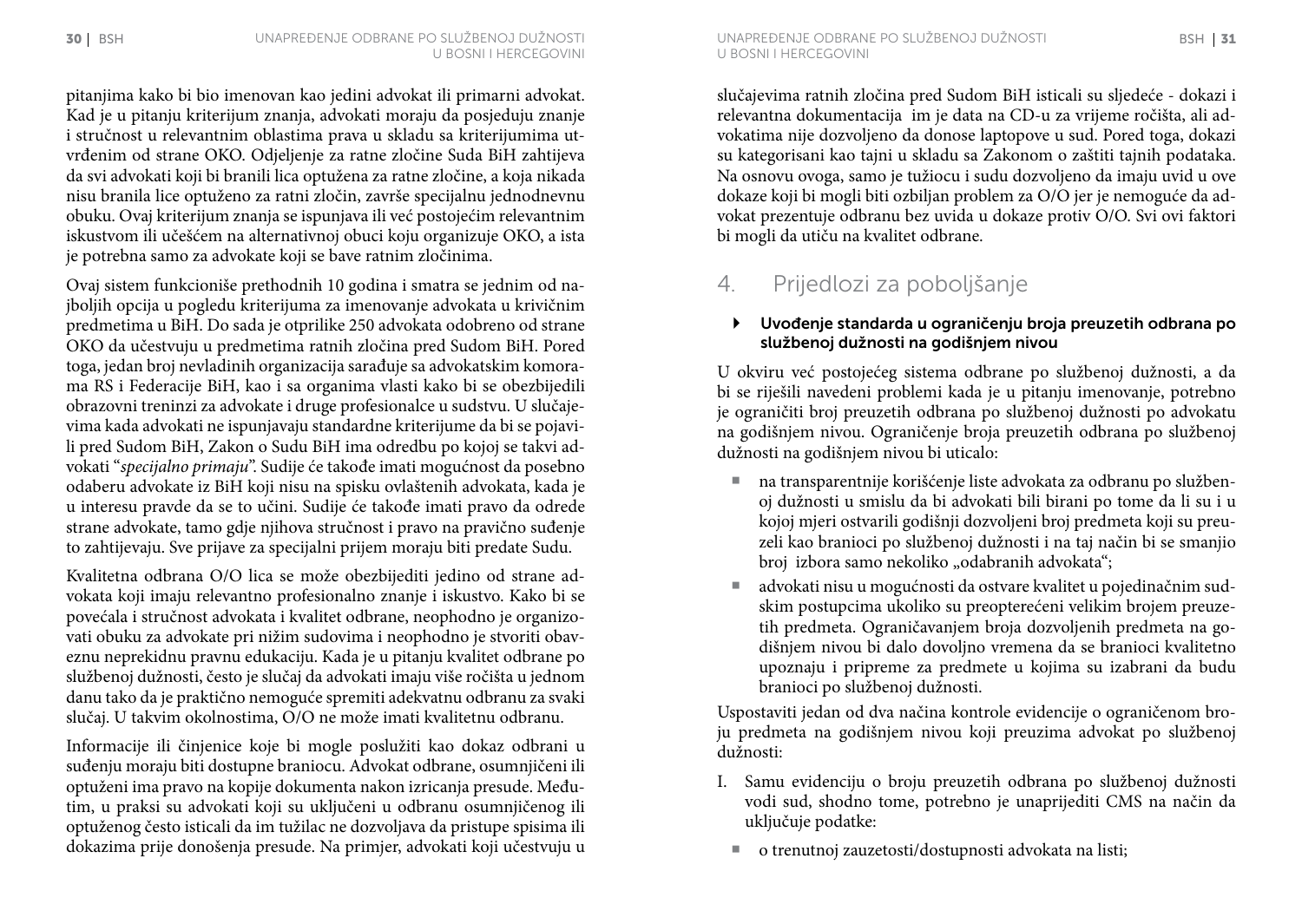- ¡ broju predmeta preuzetih po službenoj dužnosti jednog advokata (uzimajuću u obzir dozvoljeni broj predmeta na godišnjem nivou);
- ¡ dužini trajanja predmeta preuzetih po službenoj dužnosti pred sudovima.

Odabir/imenovanje branioca po službenoj dužnosti bi trebalo da vrši sud na taj način da bi iz CMS-a preuzimao listu raspoloživih advokata nasumično poredanih (na ovaj način bi se izbjegao raspored advokata na listi po imenu/prezimenu). U ovom slučaju, sudija koji je nadležan u predmetu predočio O/O licu listu advokata izvučenu iz CMS-a na, te O/O omogućio izbor branioca po službenoj dužnosti sa ponuđene liste.

- II. Drugi način evidencije o broju preuzetih odbrana po službenoj dužnosti vodi Advokatska komora (FBIH i RS) putem softvera i to na način:
	- ¡ Da se softverom povežu sudovi u BiH i advokatske komore u BiH, na način da evidencija o imenovanju advokata po službenoj dužnosti bude unesena u pomenuti softver. Pristup softveru bi imali sudovi i advokatske komore. Rezultati o evidenciji i broju preuzetih predmeta bi bili ažurirani i postavljeni na web stranice advokatske komore. Tako da tu postoji transparentniji uvid u spisak preuzetih predmeta po službenoj dužnosti
- $\blacktriangleright$  Uvođenje tzv. "sukoba interesa" u odabiru branioca po službenoj dužnosti i veća kontrola od strane Suda za provjeru imovinske karte osumjičenog/optuženog

U praksi, a postojeći zakoni u BiH to ne onemogućavaju, dešava se da O/O odabere advokata po svom izboru i to putem punomoći, gdje sam O/O vrši plaćanje usluga advokata/branioca. Nakon prvenstvenog odabira advokata, a tokom postupka pred sudom, O/O otkaže punomoć koju je dao advokatu za zastupanje, i zatraži od suda da mu se dodijeli advokat po službenoj dužnosti. Birajući sa liste ponuđenih advokata, bira istog onog advokata kojeg je prvenstveno izabrao po punomoći. U ovom slučaju, potrebno je izvršiti detaljnu analizu imovine O/O lica, kako bi se istinski utvrdilo imovnske stanje a ne da je došlo do prevare od strane O/O i advokata. Kada se vrši izbor advokata po službenoj dužnosti, plaćanje tako izabranog advokata pada na teret države/entiteta.

u Bosni i Hercegovini

Upravo na osnovu navedenih problema koje se dešavaju u praksi, potrebno je uvesti da jednom izabran advokat putem punomoći ne može biti, kasnije u istom predmetu u postupku pred sudom i izabrani advokat po službenoj dužnosti ("sukob interesa"). Kontrolni mehanizam u sprovođenju ovog standarda bi bio sud. Uvođenjem ovog standarda, uticalo bi se na to:

- ¡ da se izdvajanje sredstava za plaćanje advokata po službenoj dužnosti koja padaju na teret države, znatno smanjuje;
- ¡ pravilno korišćenje liste advokata po službenoj dužnosti u pravcu smanjivanja broja izbora samo nekoliko "odabranih advokata"
- ¡ kontrola koja dolazi od strane suda, bi bila dosljednija u oblasti provjere imovinske karte koju dostavlja osumnjičeni/optuženi.

#### ` Veća odgovornost sudova u Bosni i Hercegovini

Najočiglednije pitanje po pitanju zaštite prava optuženog jeste imenovanje advokata po službenoj dužnosti. Postojeća praksa omogućuje pojavu korupcije i ozbiljno ugrožava prava optuženog. Ova tema zahtijeva javnu raspravu, kao i potpunu uključenost svih aktera. Kako bi se spriječila korupcija i nejednaki tretman advokata, jedno od mogućih rješenja bi bila stroga prevencija koruptivne prakse, kao i veća uključenost sudova. Ovo podrazumijeva rigoroznu borbu protiv korupcije, česte kontakte između suda i advokatske komore, kao i administrativne i krivične postupke protiv službenika suda i advokata koji su učestvovali u nezakonitim radnjama. Ovo rješenje je brzo i jednostavno i ne zahtijeva promjene postojećeg zakona niti dodatne troškove za budžet. S druge strane, ovo rješenje zahtijeva visok nivo integriteta i svjesnosti po pitanju značaja vladavine prava među svim relevantnim licima koja donose odluke u sudovima i komorama. Ovo je teško očekivati u zemljama koje nemaju dovoljno razvijen stepen demokratije i pravne tradicije. Nažalalost, sve zemlje Balkana spadaju u ovu grupu, uključujući među njima, i Bosnu i Hercegovinu.

#### ` Ažuriranje spiskova advokata po službenoj dužnosti u advokatskim komorama

Drugo moguće rješenje zahtijeva određene pravne promjene i nove mehanizme za poboljšanje prakse imenovanja advokata po službenoj dužnosti. Najvažniji dio ovog rješenja jeste jačanje uloge advokatskih komora. Na prvom mjestu, mora se ažurirati spisak advokata po službenoj dužnosti na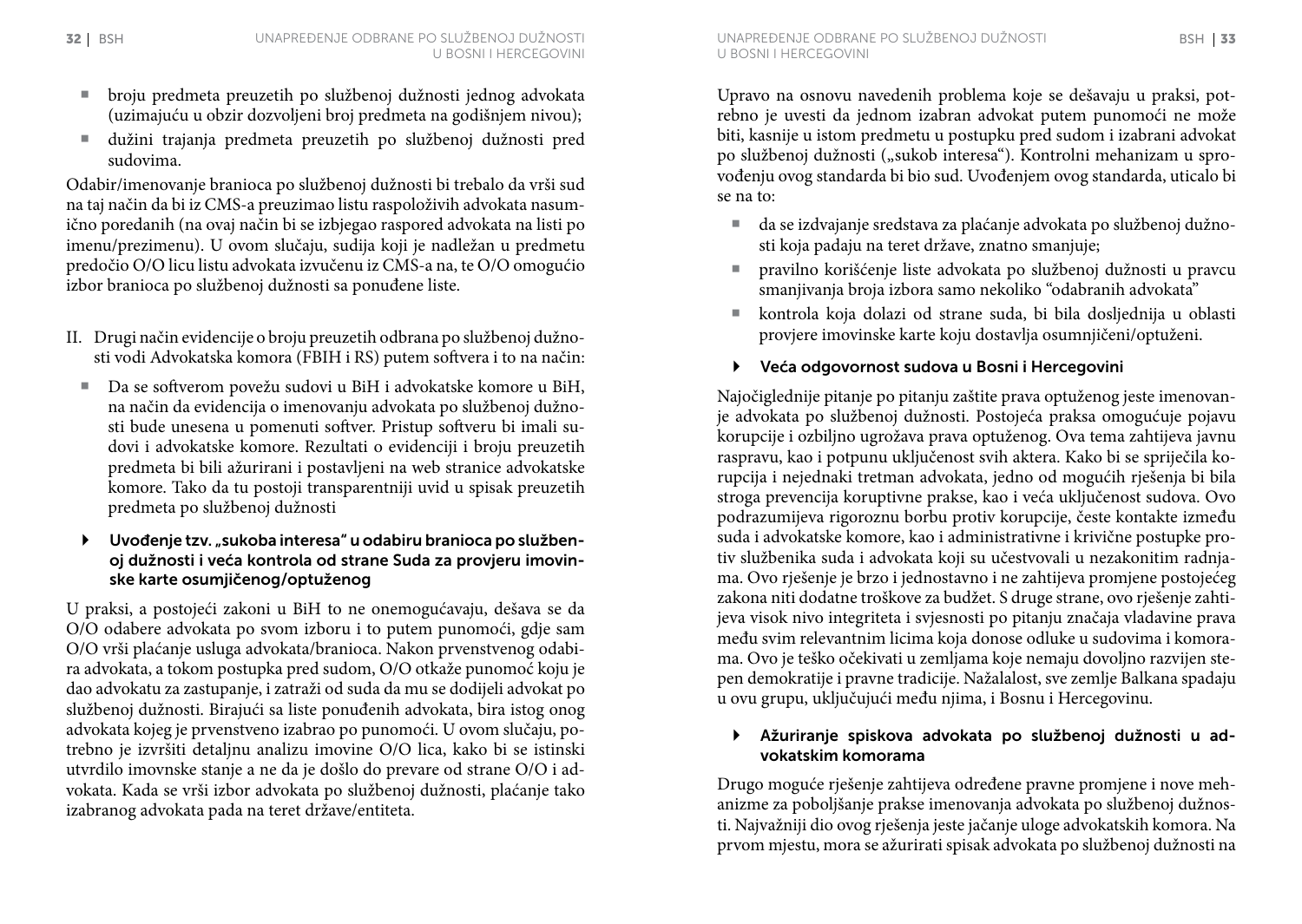nešto redovnijoj osnovi (nekoliko puta tokom godine). Komore treba da budu sastavni dio postupka i njihova uloga je veoma važna u obezbjeđenju pravičnog sistema imenovanja. Sistem koji pruža pravičan tretman advokata nije važan samo za advokate, nego i za prava optuženog. Optuženi mora da ima mogućnost da bude zastupan pred sudom od strane advokata koji su odabrani u pravičnom i transparentnom postupku, a ne na osnovu korupcije. Korumpirani sistem proizvodi niži nivo kvaliteta i ozbiljno ugrožava prava lica koja su dio sudskog postupka. On takođe urušava cjelokupan sistem vladavine prava i zaštite ljudskih prava u zemlji.

#### ` Uvođenje kriterijuma za upis advokata na listu odbrana po službenoj dužnosti

Druga važna stvar jeste stvaranje specijalnog spiska advokata u krivičnim postupcima. Ovaj spisak bi omogućio da O/O odaberu najkvalifikovanije advokate i da im se tako omogući da ostvare svoja prava na najprofesionalniju odbranu. Nesumnjivo pravo svake osobe jeste da odabere najkvalitetnijeg advokata koji će ga zastupati pred sudom. Činjenica da određeno lice nije u stanju (iz bilo kakvih razloga) da plati advokata ne treba da znači da kvalitet usluge treba da bude niži ili da ne bude isti kao kod lica koje može da priušti advokata. U okviru stvaranja što bolje liste, potrebno je uspostaviti kriterijume na osnovu kojih bi samo oni advokati koji ih ispunjavaju, bili uključeni u listu advokata za odabir po službenoj dužnosti. Ovi kriterijumi bi trebali da sadrže:

- $\blacksquare$  Iskustvo u radu kao advokat:
- ¡ Prisustvo obaveznim edukacijama koje realizuju advokatske komore u BiH, kao i druge institucije za edukaciju advokata (npr. Odsjek krivične odbrane).

Uspostavljanje kriterijuma bi trebalo da je propisano ZKP-om ili drugim zakonskim odredbama, kao i odgovarajućim entiteskim zakonima o advokaturi.

#### ` Uniformne naknade za sve advokate po službenoj dužnosti u cijeloj državi

Kako bi se poboljšala ova oblasti, takođe je neophodno promijeniti načine plaćanja naknada advokatima. Većina problema u dosadašnjoj praksi bi mogla biti riješena dosljednom primjenom zakona. Pojedini problemi ipak zahtijevaju nove zakonske odredbe. Takođe, tarifa treba da budu uniu Bosni i Hercegovini

formna u cijeloj državi i svi sudovi bi trebalo da imaju istu tarifu za iste pravne poslove. Tarifu treba detaljno razmatrati s obzirom na činjenicu da trenutno postoje određena neusklađena rješenja (pojedini poslovi advokata uopšte nisu plaćeni, a opet, neki drugi su previše skupi). Postojeća praksa koja podrazumijeva plaćanje nakon čitavog postupka je neprihvatljiva i nepravična, imajući u vidu dužinu trajanja sudskog postupka u BiH. Isplate treba da budu vršene nekoliko puta tokom trajanja sudskog postupka ili na mjesečnoj osnovi.

#### ` Potpuna odgovornost komora po pitanju obavezne edukacije i vođenja evidencije o kompetencijama advokata po službenoj dužnosti

Obuka i poboljšanje vještina advokata po službenoj dužnosti predstavljaju važan dio reformi cjelokupnog sistema. Advokati koji ne posjeduju dovoljnu stručnost bi mogli da prouzrokuju ozbiljnu štetu O/O licu i značajno ugroze suštinu prava O/O. Cjelokupan sistem izgradnje znanja i kompetencija advokata po službenoj dužnosti bi trebalo da bude odgovornost advokatskih komora u BiH. Komore bi trebalo da organizuju treninge i druge oblike edukacije, koje bi bile obavezne za sve advokate, ali i da vode evidenciju o svim advokatima u tom kontekstu. Ovi spisi treba da imaju precizne podakte o specifičnom znanju i vještinama advokata, iskustvu u posebnim postupcima, kao i jasnu procjenu rezultata ostvarenih tokom edukacija. Obuke bi trebalo da budu specijalizovane, a takođe treba da bude propisan minimum znanja i kompetencija advokata pravilnikom komora. Jedno od mogućih rješenja se ogleda u formiranju posebnog odjeljenja unutar komora, koja bi se bavila osmišljavanjem i realizacijom edukacija advokata po službenoj dužnosti.

## 3. Preporuke

Kako bi se postigli svi rezultati iz ovog dokumenta, potrebno je sprovesti sljedeće praktične korake:

- ` Uvođenje standarda u ograničenju broja preuzetih odbrana po službenoj dužnosti na godišnjem nivou po advokatu;
- Uvođenje tzv. "sukoba interesa" u odabiru branioca po službenoj dužnosti, tj. da branilac po punomoći ne može biti i branilac